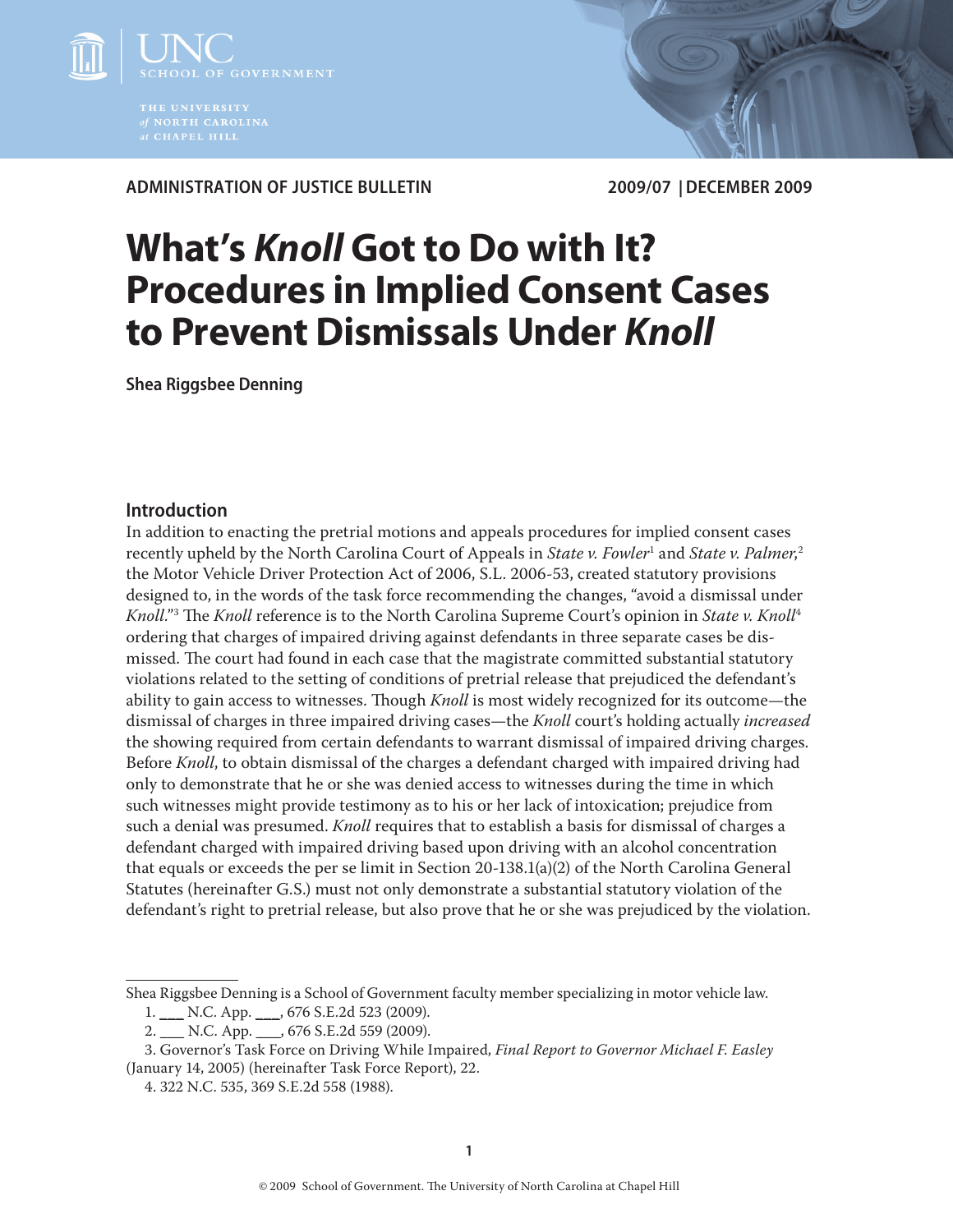Among the implied consent–offense procedures enacted in 2006 to prevent dismissals based on *Knoll* is G.S. 20-38.4, which governs initial appearances in implied consent cases. This statute requires, among other things, that a magistrate who finds probable cause for an offense involving impaired driving consider whether the defendant is "impaired to the extent that the provisions of G.S. 15A-534.2 should be imposed."5 G.S. 15A-534.2, enacted by the Safe Roads Act of 1983, provides that if a magistrate "finds by clear and convincing evidence that the impairment of the defendant's physical or mental faculties presents a danger, if he is released, of physical injury to himself or others or damage to property, the judicial official must order that the defendant be held in custody and inform the defendant that he will be held in custody until" (1) the defendant is no longer impaired to the extent that the defendant poses a danger or (2) a sober, responsible adult is willing and able to assume responsibility for the defendant until the defendant is no longer impaired.6 G.S. 20-38.4 also requires a magistrate conducting an initial appearance for an implied consent offense<sup>7</sup> to "[i]nform the person in writing of the established procedure to have others appear at the jail to observe his condition or to administer an additional chemical analysis if the person is unable to make bond."8 Magistrates must also "[r]equire the person who is unable to make bond to list all persons he wishes to contact and telephone numbers on a form that sets forth the procedure for contacting the persons listed."9

Because of the adoption of implied consent–offense procedures in 2006 and their relationship to *Knoll* motions, the twenty-year-old *Knoll* case and its progeny (which are seldom mentioned) deserve examination to determine (1) under what circumstances dismissal of impaired driving charges is warranted based upon the denial to a detained defendant of access to family and friends and (2) how the implied consent–offense procedures may impact such motions.

- Impaired driving (G.S. 20-138.1)
- Driving after consuming alcohol or drugs by a person under 21 (G.S. 20-138.3)
- Violating no-alcohol condition of limited privilege (G.S. 20-179.3)
- Impaired instruction (G.S. 20-12.1)
- Impaired driving in commercial vehicle (G.S. 20-138.2)
- Operating commercial vehicle after drinking (G.S. 20-138.2A)
- Operating school bus, school activity bus, or child care vehicle after drinking (G.S. 20-138.2B)
- Habitual impaired driving (G.S. 20-138.5)
- Open container (G.S. 20-138.7)
- Driving in violation of restriction requiring ignition interlock (G.S. 20-17.8(f))
- Felony death by vehicle or felony serious injury by vehicle (G.S. 20-141.4)
- First- or second-degree murder or involuntary manslaughter if the offense involved impaired driving (G.S. 14-17; G.S. 14-18)

G.S. 20-16.2(a1). While first-degree murder is statutorily defined as an implied consent offense, the state supreme court in *State v. Jones*, 53 N.C. 159, 538 S.E.2d 917 (2000), reversed the defendant's first-degree murder convictions, which were based upon deaths resulting from the defendant's commission of the felony offense of assault with a deadly weapon with intent to inflict serious injury. The court held that because the intent required to prove the felony assault was not actual intent but instead was implied from defendant's culpable negligence in driving while impaired, the felony assault could not serve as the underlying felony for felony murder under G.S. 14-17.

8. G.S. 20-38.4(a)(4)a.

<sup>5.</sup> N. C. Gen. Stat. (hereinafter G.S.) § 20-38.4(a)(3).

<sup>6.</sup> G.S. 15A-534.2(b), (c).

<sup>7.</sup> The following are implied consent offenses:

<sup>9.</sup> G.S. 20-38.4(a)(4)b.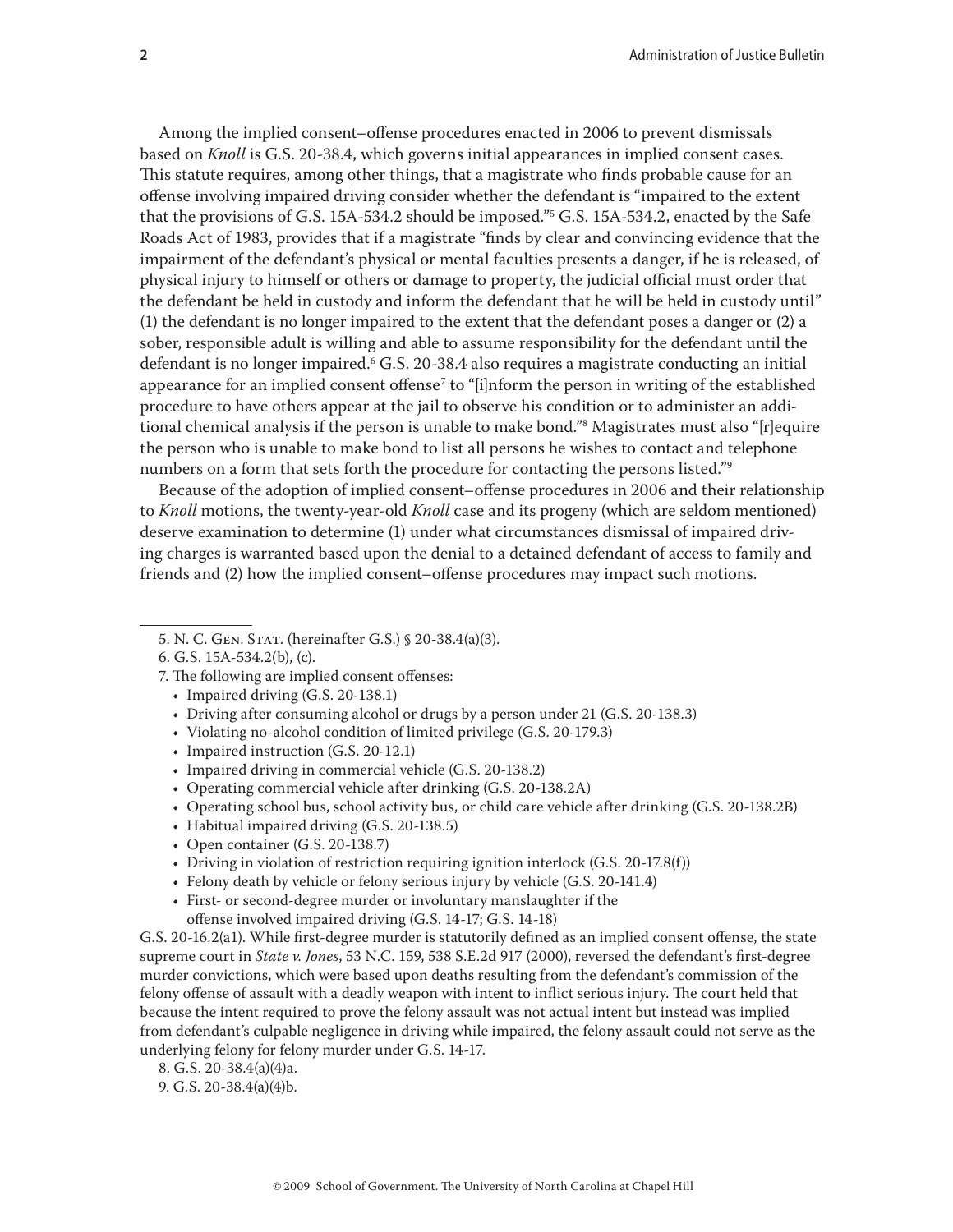#### **Denial of Access to Family and Friends in Implied Consent Cases**

To understand *Knoll*, one must first consider *State v. Hill*, 10 which established a defendant's right to the extraordinary remedy of dismissal based upon the denial of access to witnesses.

#### *State v. Hill***, 277 N.C. 547, 178 S.E.2d 462 (1971)**

The North Carolina Supreme Court held in *Hill* that the defendant's Sixth Amendment right to obtain witnesses on his behalf was violated when his brother-in-law, who also was his attorney, was not allowed to see him after his arrest. The jailer holding Hill refused to release him after his brother-in-law posted bond and further refused to allow the brother-in-law to see Hill. From the time Hill was arrested at 11 p.m. until 7 a.m. the next morning, only law enforcement officers saw or had access to him.

The *Hill* court recognized that for offenses "of which intoxication is an essential element," the denial of immediate access to witnesses may deprive "a defendant of his only opportunity to obtain evidence which might prove his innocence."<sup>11</sup> Because the guilt or innocence of a defendant charged with impaired driving "depends upon whether he was intoxicated at the time of his arrest," such a defendant "must have access to his counsel, friends, relatives, or some disinterested person within a relatively short time after his arrest" in order to have "witnesses for his defense."<sup>12</sup> The court held that in Hill's case "the right . . . to communicate with counsel and friends implies, at the very least, the right to have them see him, observe and examine him, with reference to his alleged intoxication."13

The court concluded, therefore, that Hill was denied his constitutional and statutory right to communicate with counsel and friends at a time when the denial deprived him of any opportunity to confront the State's witnesses with other testimony.<sup>14</sup> The court held that "[u]nder these circumstances, to say that the denial was not prejudicial is to assume that which is incapable of proof."15

The General Assembly codified the holding in *Hill* by enacting G.S. 15A-954(a)(4), which requires that a court dismiss criminal charges upon determining that "[t]he defendant's constitutional rights have been flagrantly violated and there is such irreparable prejudice to the defendant's preparation of his case that there is no remedy but to dismiss the prosecution."16 The Official Commentary notes the assumption "that the drastic relief called for under this motion would be granted most sparingly."17

17. *Id.*

<sup>10. 277</sup> N.C. 547, 178 S.E.2d 462 (1971).

<sup>11.</sup> *Id.* at 555, 178 S.E.2d at 467.

<sup>12.</sup> *Id.* at 553, 178 S.E.2d at 466.

<sup>13.</sup> *Id.*

<sup>14.</sup> Hill moved for dismissal before the superior court on the basis that he was denied counsel at a critical stage of the proceedings, but the supreme court based its ruling on the defendant's right to communicate with counsel and friends generally, noting that these rights were "not limited to receiving professional advice from his attorney." *Id.* at 552, 178 S.E.2d at 465.

<sup>15.</sup> State v. Hill, 277 N.C. 547, 554, 178 S.E.2d 462, 466 (1971).

<sup>16.</sup> *See* Official Commentary to G.S. 15A-954. Despite the statement in the official commentary that subdivision (a)(4) is "intended to embody the holding" in *Hill*, the provision adds the requirement that "irreparable prejudice" result from the violation.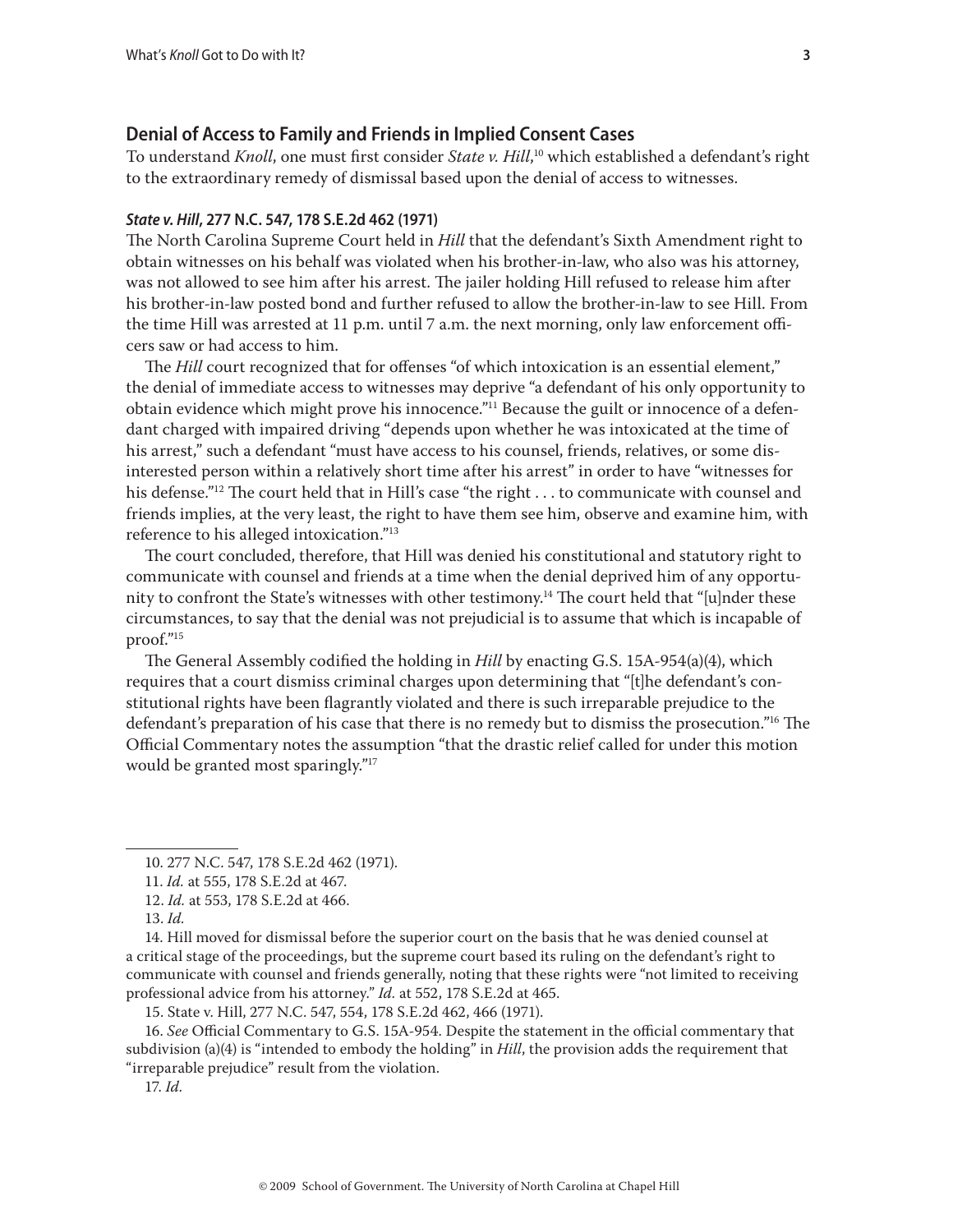#### *State v. Knoll***, 322 N.C. 535, 369 S.E.2d 558 (1988)**

Three impaired driving cases were consolidated for hearing in *Knoll*. In each case, the defendant was charged with impaired driving in Wake County, North Carolina, and made a pretrial motion to dismiss the charge based upon a violation of statutory and constitutional rights.

#### *Defendant Knoll*

David Knoll was stopped at 1:15 p.m. and charged with driving while impaired. He submitted to a chemical analysis of his breath at 2:31 p.m., which revealed a breath alcohol concentration of 0.30. Knoll then appeared before a magistrate, who set bond at \$300 without inquiring into any of the factors relevant to conditions of pretrial release. Between 4 p.m. and 5 p.m., Knoll made several requests to call his father. He was allowed to call him at about 5 p.m. After speaking to Knoll, Knoll's father spoke to the magistrate, telling him that he wanted to come right away to get his son. The magistrate told Knoll's father that Knoll could not be released until 11 p.m. As a result, Knoll's father waited until 11 p.m. to go to the jail to post bond. Knoll's father stated that when he talked with his son on the phone, his son was oriented and coherent and not noticeably impaired in either his manner of speech or in the substance of what he said.

#### *Defendant Warren*

The second defendant, Samson Warren Jr., was stopped at 10:11 p.m. and charged with driving while impaired. Warren submitted to a chemical analysis of his breath at 11:08 p.m., which revealed a breath alcohol concentration of 0.25. Warren then appeared before a magistrate, who set a \$500 secured bond. The magistrate did not inform Warren of his right to communicate with counsel and friends. Two adult friends of Warren attempted to secure his release. The first, Donald Martin, arrived at the magistrate's office between 11 p.m. and 11:30 p.m., while Warren was in the breath-testing room. Martin spoke with Warren and observed his condition. Martin had \$300 in cash and was willing to assume responsibility for Warren, but the magistrate told Martin that Warren would have to go to jail until 6 a.m. in order to sober up.

John Lewis went to the courthouse between 1 a.m. and 1:30 a.m. following Warren's arrest. The magistrate informed Lewis, who had \$200 in cash with him, that Warren could not be released until 6 a.m. After being so advised, Lewis did not request to see Warren. Warren was released from the Wake County Jail at 8 a.m. when Martin posted bond for him.

#### *Defendant Hicks*

The third defendant, Bennie Hicks, was arrested for driving while impaired at 12:45 a.m. He submitted to a chemical analysis of his breath, which revealed a breath alcohol concentration of 0.18. Hicks appeared before a magistrate, who set a \$200 bond without informing Hicks of his right to communicate with counsel and friends and without asking questions about matters relevant to conditions of release. Hicks had \$2,200 in cash but was not allowed to post his own bond. At 1:30 a.m., Hicks called his wife at their home, which was about thirty minutes away from the Wake County courthouse. Hicks's wife did not have a vehicle at the time and could not come to the courthouse to pick him up. Hicks was released from jail at 6 a.m.

#### *Knoll* **court's analysis**

The court began its analysis in *Knoll* by reviewing "the general obligations of the magistrate" in impaired driving cases.<sup>18</sup> Curiously, however, this exposition failed to mention provisions of G.S. 15A-534.2 requiring in certain circumstances that a defendant charged with an offense

<sup>18.</sup> State v. Knoll, 322 N.C. 535, 536, 369 S.E.2d 558, 559 (1988).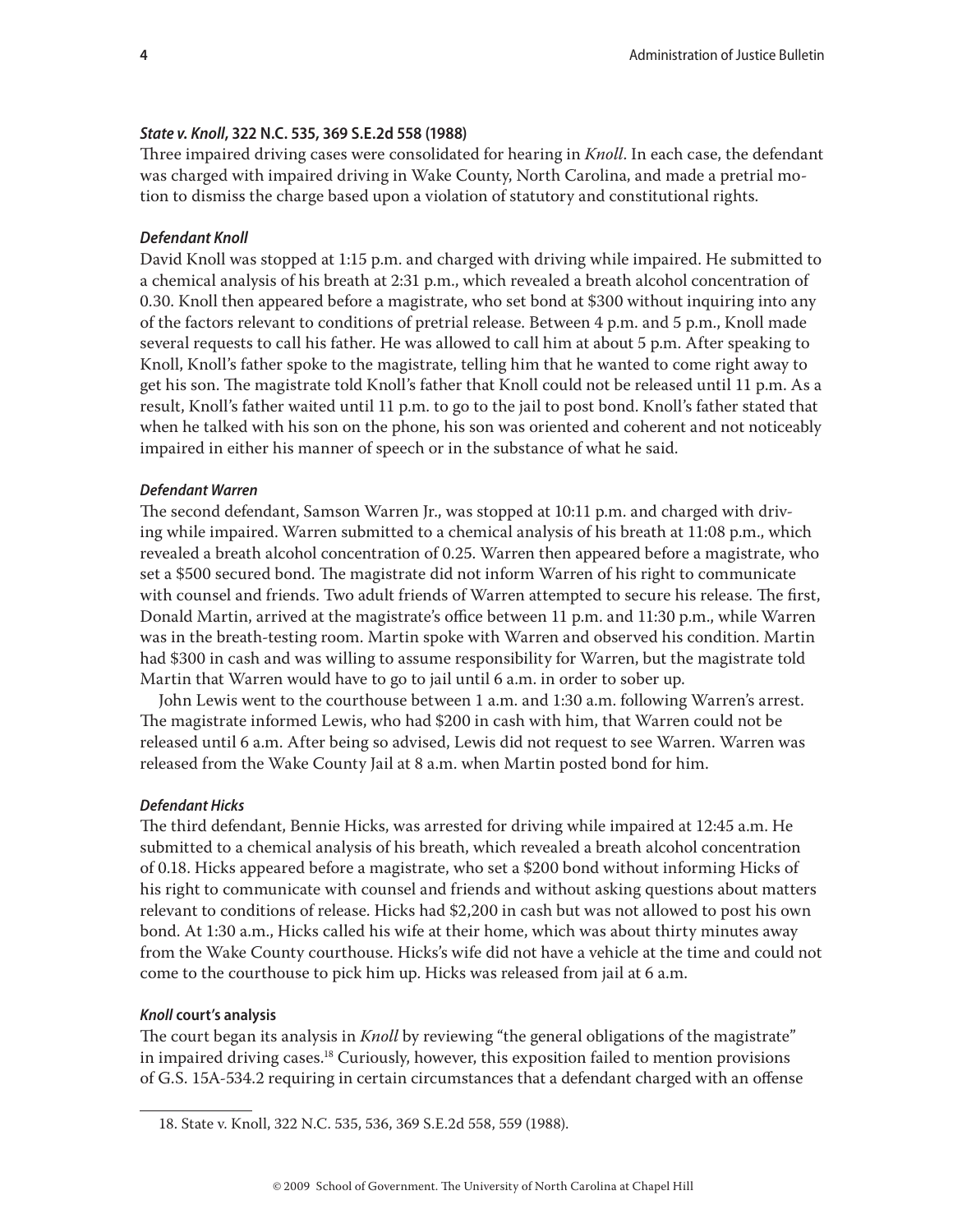involving impaired driving be detained. Though the court later acknowledged a magistrate's authority to "refuse to release one who is intoxicated to such a degree that he would be endangered by being released without supervision,"<sup>19</sup> this was a reference to G.S. 15A-534(c), which governs the setting of conditions of pretrial release generally and permits a magistrate to consider, among other factors, "whether the defendant is intoxicated to such a degree that he would be endangered by being released without supervision," rather than the more specific requirements of G.S. 15A-534.2.

The court found that Knoll and Warren were unlawfully detained because they could have been released into the custody of "appropriate people who were seeking their release."<sup>20</sup> As for Hicks, the court concluded that though his "wife was temporarily unavailable to pick him up, he could have, by the use of a taxi, been in the presence of his wife within a short period of time."<sup>21</sup> The high court agreed with the superior court's determination that the magistrate failed to comply with statutory provisions governing the setting of conditions of pretrial release, and that, but for these statutory deprivations, each defendant could have had access to friends and family.

The court of appeals in *State v. Knoll*<sup>22</sup> had distinguished *Hill*, concluding that the creation of a per se impaired driving offense meant that denial of access was "no longer inherently prejudicial to a defendant's ability to gather evidence in support of his innocence in every driving while impaired case."<sup>23</sup> The appellate court opined that "[p]rejudice may or may not occur since a chemical analysis result of 0.10 or more is sufficient, on its face, to convict."24 Prejudice might result from "a denial of access or unwarranted detention," explained the court of appeals, if the "defendant was not advised of his right to a second chemical test . . . or where his right to secure a second test was denied."<sup>25</sup> The court of appeals explained that "[p]rejudice might also occur . . . if pertinent evidence relating to contested elements of the offense, such as whether the defendant was in fact driving, became unavailable as a result of the denial of access."<sup>26</sup> The court of appeals found nothing in the record to support the trial court's finding that the statutory deprivations caused Knoll to lose significant evidence or testimony helpful to his defense, noting that the result of the chemical analysis alone was sufficient to convict Knoll.

Though the state supreme court adopted the rule articulated by the court of appeals that a defendant charged with a per se violation of the impaired driving statute must demonstrate prejudice resulting from a substantial statutory violation, $27$  the supreme court, unlike the court of appeals, found that each defendant made a sufficient showing that "lost evidence or testimony would have been helpful to his defense, that the evidence would have been significant, and that the evidence or testimony was lost" because of the statutory violations.<sup>28</sup> The court based this determination on each defendant's confinement "during the crucial period" in which friends and family could have observed him to "form opinions as to his condition following arrest."<sup>29</sup> The court explained that "[t]his opportunity to gather evidence and to prepare a case in his own

- 23. *Knoll,* 84 N.C. App. at 233, 352 S.E.2d at 466.
- 24. *Id.* at 234, 352 S.E.2d at 466.
- 25. *Id*. at 233, 352 S.E.2d at 466.

- 27. State v. Knoll, 322 N.C. 535, 545, 369 S.E.2d 558, 564 (1988).
- 28. *Id.* at 547, 369 S.E.2d at 565 (internal citations omitted).
- 29. *Id.*

<sup>19.</sup> *Id.* at 542, 369 S.E.2d at 563 (internal citations omitted).

<sup>20.</sup> *Id.*

<sup>21.</sup> *Id.*

<sup>22. 84</sup> N.C. App. 228, 233, 352 S.E.2d 463, 466 (1987), *rev'd*, 322 N.C. 535, 369 S.E.2d 558 (1988). Only Craig Raymond Knoll's case was before the court of appeals.

<sup>26.</sup> *Id.* at 233–34, 352 S.E.2d at 466.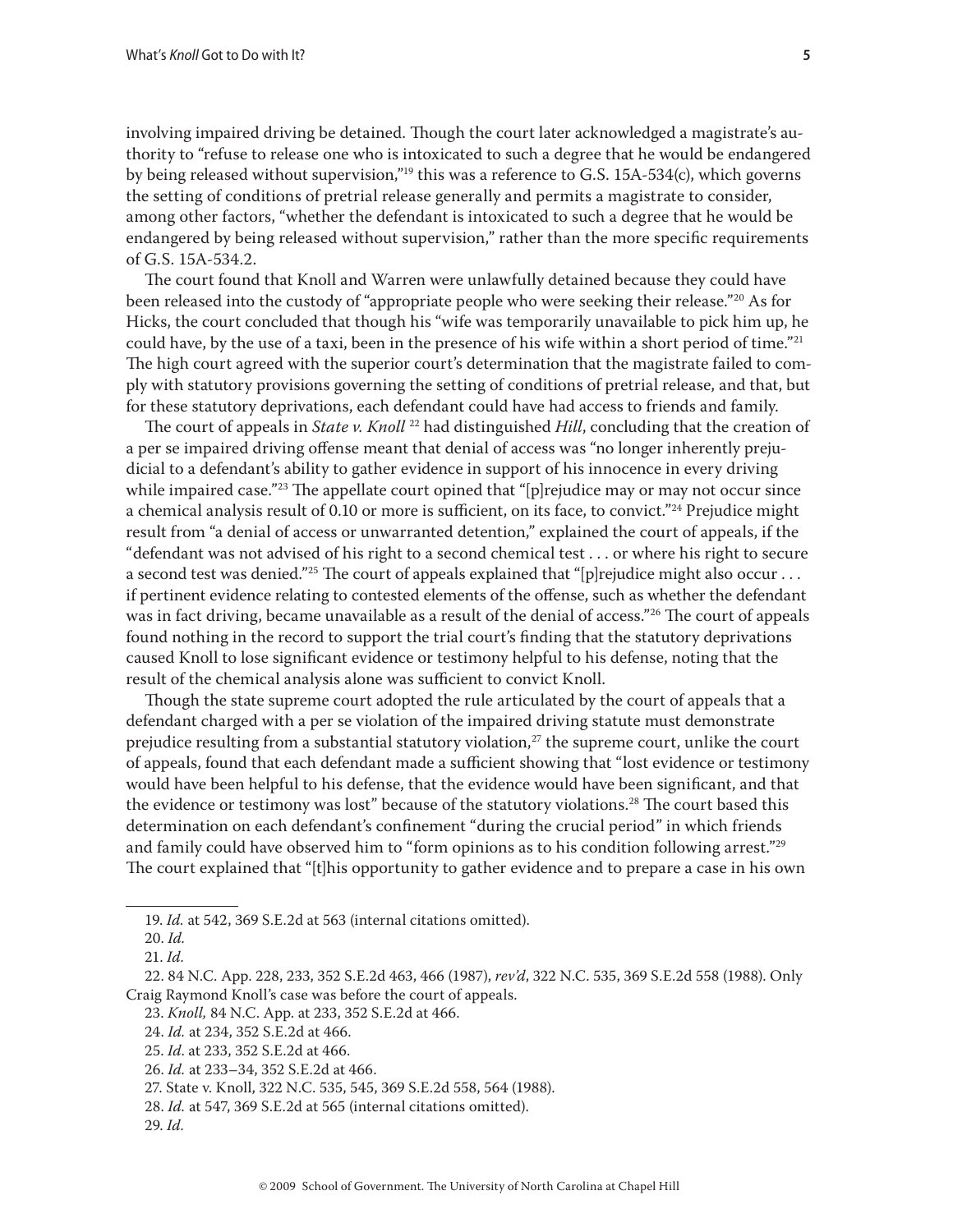defense was lost to each defendant as a direct result of a lack of information during processing as to numerous important rights and because of the commitment to jail."<sup>30</sup> The court found that "[t]he lost opportunities, in all three cases, to secure independent proof of sobriety, and the lost chance, in one case, to secure a second test for blood alcohol content" constituted prejudice to the defendants.31

The court's reliance upon "lost opportunities" and "a lost chance" as establishing prejudice raises questions regarding whether the prejudice requirement as applied in *Knoll* requires any showing additional to that presumed prejudicial in *Hill*. Knoll, like Hill, was denied access to a witness who sought his release. One might interpret *Knoll* as adhering to the proposition that denial of sought-after access during the "crucial period" is always prejudicial. But if denial of access is presumptively prejudicial, then the rule announced in *Knoll* did not, in fact, depart from *Hill*. And while the basis for the finding of prejudice in Knoll's case is not clearly specified, it is even more difficult to ascertain in Warren's and Hicks's cases.

Shortly after he submitted to the chemical analysis, Warren spoke in person to Martin, one of the people who attempted to secure his release. Thus Warren did not suffer a complete denial of access to witnesses. One might argue that his ability to communicate with a friend so soon after his arrest eliminated any prejudice resulting from his unlawful detention.

In Hicks's case, the finding of prejudice is difficult to reconcile with a magistrate's statutory obligation to hold certain impaired drivers. While the court held that Hicks should have been released to take a taxi home to his wife, G.S. 15A-534.2 makes clear that a defendant who is detained pursuant its provisions may only be released to the custody of a sober, responsible adult who appears before the judicial official ordering the release. And while Hicks attempted to procure his release by posting bond, there is no evidence that he requested to see anyone while confined or that anyone requested to see him.

Perhaps the court based its determination in part on the fact that neither Warren nor Hicks were informed by the magistrate that they had the right to access counsel and friends; yet, again, any determination that such a statutory violation is presumptively prejudicial does not comport with the standard articulated by the court requiring that the defendant demonstrate prejudice.

These curious aspects of the court's holding may explain why *Knoll*, which purported to increase the showing required to obtain dismissal of charges, is widely perceived as the seminal case entitling defendants charged with impaired driving to the dismissal of charges.

#### *Right to dismissal based upon a constitutional, versus statutory, claim*

Though the *Knoll* defendants argued that dismissal was warranted on the basis of a violation of constitutional as well as statutory rights, the court did not rule on the defendants' constitutional claims. In *State v. Gilbert*, 32 the court of appeals distinguished statutory violations resulting from a magistrate's failure to comply with statutory procedures governing the setting of conditions of pretrial release from constitutional violations. The *Gilbert* court found a magistrate's refusal to set conditions of release and the ensuing five-hour detention of a defendant to constitute statutory,

30. *Id.*

31. *Id.*

<sup>32. 85</sup> N.C. App. 594, 355 S.E.2d 261 (1987). *Gilbert* was decided after the decision of the court of appeals in *State v. Knoll*, see 84 N.C. App. 228, 352 S.E.2d 463 (1987), but before the supreme court's ruling reversing the court of appeals, see 322 N.C. 535, 369 S.E.2d 558 (1988). *Gilbert* is still good law, however, as it relied upon the determination of the court of appeals in *Knoll* that the presumptive prejudice rule of *Hill* did not govern in statutory per se cases—a rule adopted by the supreme court.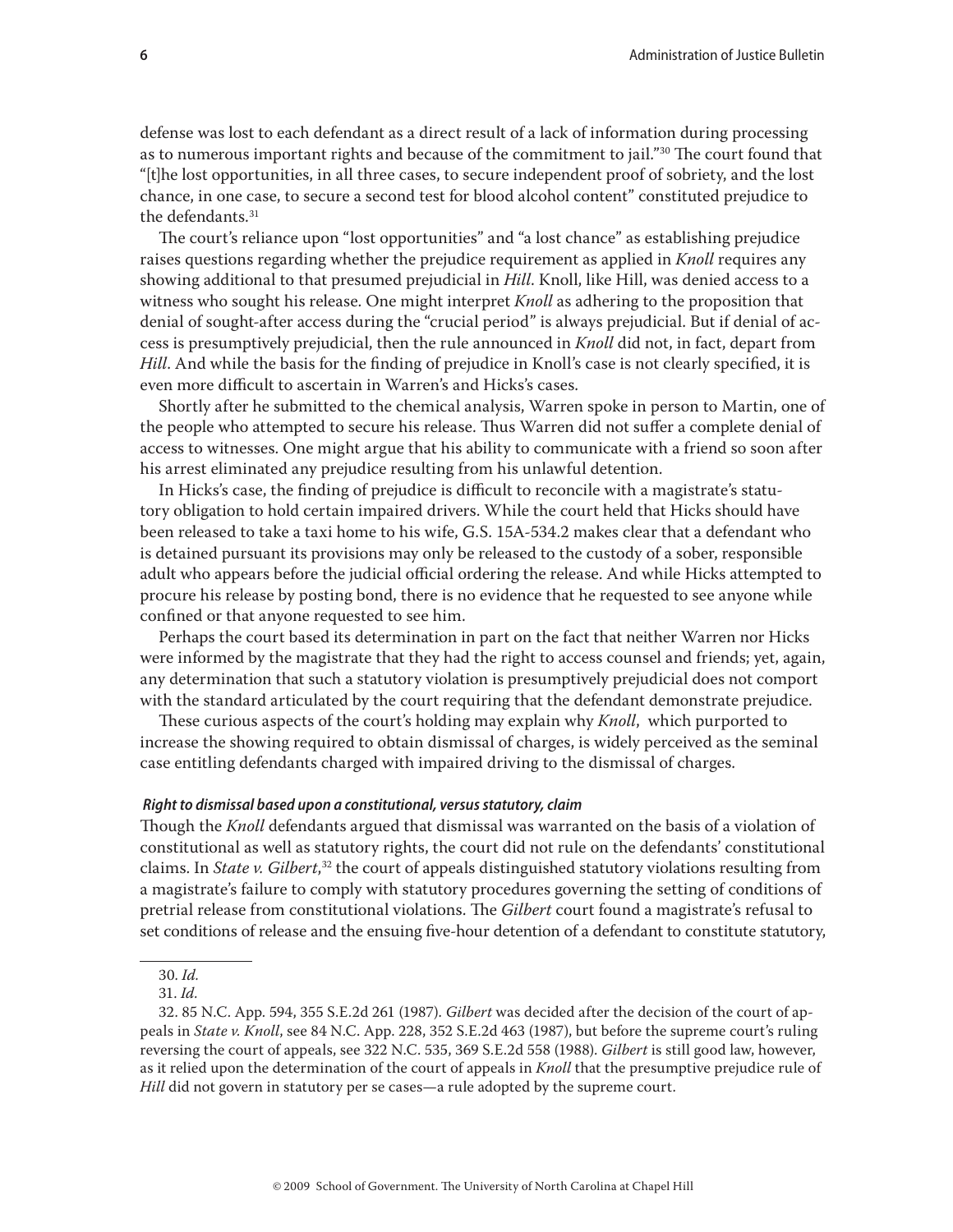but not constitutional, violations.<sup>33</sup> The court explained that Gilbert, who saw his brother shortly after he was administered a breath test, did not request and was not denied access to anyone. For this reason, the court determined that Gilbert failed to establish a constitutional violation. *Gilbert* further explained that a defendant seeking dismissal of per se impaired driving charges based upon a violation of the constitutional right to access witnesses must, like a defendant seeking dismissal for a statutory violation, demonstrate irreparable prejudice resulting from the violation.34

#### *Prejudice: Proven or presumed?*

Because the *Knoll* requirement that a defendant demonstrate prejudice resulting from a violation of statutory rights related to pretrial release or the constitutional right to have access to witnesses applies only in cases in which the defendant is charged with a per se violation of the impaired driving statute, two lines of cases exist post-*Knoll*: the *Knoll* branch, requiring proof of prejudice for dismissal of charges pursuant to G.S. 20-138.1(a)(2) (the per se prong), and the presumptive prejudice branch,<sup>35</sup> for cases in which a defendant prosecuted solely pursuant to G.S. 20-138.1(a)(1) (the impairment prong) is denied access to witnesses. Furthermore, post-*Knoll* jurisprudence suggests that dismissal is an appropriate remedy in an impairment-prong case only when the defendant is denied his or her constitutional right to obtain evidence in his or her defense; less serious statutory violations warrant suppression of evidence rather than dismissal of charges.36

35. *See* State v. Hill, 277 N.C. 547, 178 S.E.2d 462 (1971).

36. The court of appeals decided *State v. Ferguson*, 90 N.C. App. 513, 369 S.E.2d 378 (1988), another presumptive prejudice case, one week before the supreme court decided *Knoll*. *Knoll* made no mention of *Ferguson*. In *Ferguson*, the defendant was advised of his right to have a witness observe his breath test. Ferguson called his wife and told her to arrive at the jail in twenty minutes. When the twenty minutes expired, Ferguson refused the test because his wife was not there. Ferguson did not see his wife until he was released from jail later that evening. She had arrived at the jail within the twenty minutes and informed the desk officer that she was there to witness her husband's breath test but was told that she was too late. She waited an hour and a half before seeing her husband.

Ferguson moved to dismiss the charges because he was denied his constitutional and statutory right of access to a witness to observe the breath test. While the trial court expressed its "distress" over the "regrettable" circumstances, it denied Ferguson's motion. *Id.* at 518–19, 369 S.E.2d at 381. The court of appeals remanded to the trial court noting that if, upon remand, it found "that Mrs. Ferguson's arrival to the jail was timely and she made reasonable efforts to gain access to the defendant, then defendant was denied access to a potential witness." *Id.* at 519, 369 S.E.2d at 382. The appellate court concluded that "[t]he denial of access to a witness in this case—when the State's sole evidence of the offense is the personal observations of the authorities—would constitute a flagrant violation of the defendant's constitutional right to obtain witnesses under N.C. Const. Art. 1 Sec. 23 as a matter of law and would require that the charges be dismissed." *Id.* (citing *Hill*, 277 N.C. 547, 178 S.E.2d 462).

<sup>33.</sup> *Gilbert*, 85 N.C. App. at 597, 355 S.E.2d at 263.

<sup>34.</sup> *Id*. at 597, 355 S.E.2d at 264 (citing as support *State v. Curmon*, 295 N.C. 453, 245 S.E.2d 503 (1978); *State v. Joyner*, 295 N.C. 55, 243 S.E.2d 367 (1978)); *see also* State v. Haas, 131 N.C. App. 113, 505 S.E.2d 311 (1998) (explaining that "[a] motion to dismiss will only be granted when the statutory or constitutional violation caused irreparable prejudice to the development of [the defendant's] case."). Note that this standard differs from that set forth in G.S. 15A-1443(b), which provides that "[a] violation of the defendant's rights under the Constitution of the United States is prejudicial unless the appellate court finds that it was harmless beyond a reasonable doubt" and places the burden upon the state to "demonstrate, beyond a reasonable doubt, that the error was harmless."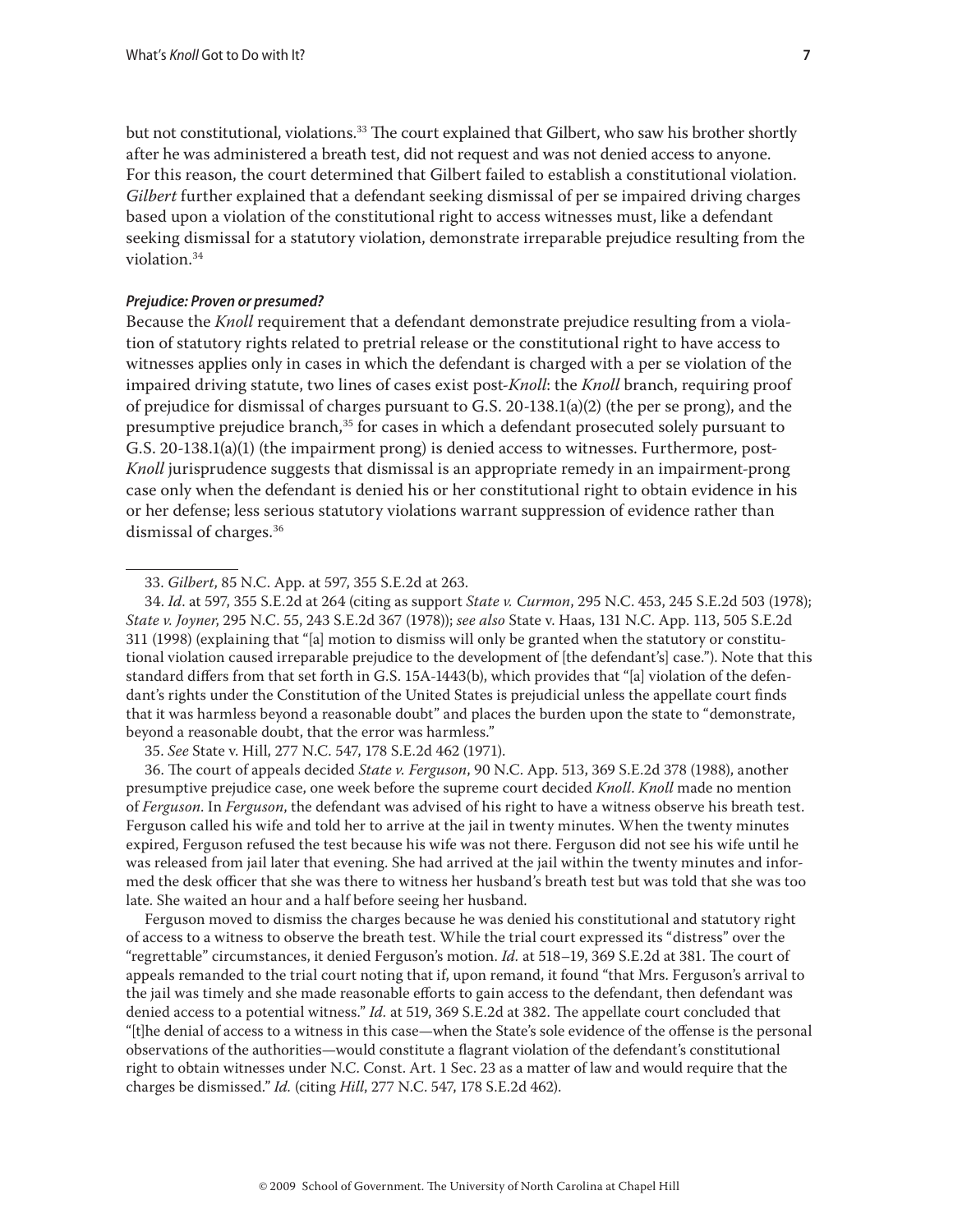Were *Knoll* the end of the matter, one might conclude that any time a magistrate fails to comply with statutory provisions governing initial appearances and the setting of conditions of pretrial release, resulting in the detention of a defendant charged with impaired driving, a defendant suffers prejudice requiring dismissal of the charges. But cases following *Knoll* emphasize that to warrant dismissal of charges, a defendant must make more than a perfunctory showing of prejudice resulting from such a violation to be entitled to the drastic relief of dismissal.

#### *Knoll***'s Progeny**

Cases in *Knoll's* wake have identified numerous circumstances in which the complained-of violations were deemed unfounded, insubstantial, or not prejudicial to the defendant. Indeed, there are no reported appellate court opinions post-*Knoll* in which the courts have found dismissal of implied consent charges an appropriate remedy for an alleged violation of provisions governing pretrial release. Instead, the court of appeals has made the following determinations in post-*Knoll* cases:

*State v. Eliason*, 100 N.C. App. 313, 395 S.E.2d 702 (1990), cited *Ferguson* for the proposition that "if a witness arrived timely under the breathalyzer statute and was unable to gain access to the accused despite reasonable efforts to do so, it would constitute a flagrant violation of defendant's constitutional right to gather witnesses and would require dismissal of all charges." *Id.* at 317, 395 S.E.2d at 704. Eliason was charged with a per se violation of the impaired driving statute and alleged that the magistrate's failure to inquire into all of the statutory considerations before setting the conditions of his pretrial release violated his statutory and constitutional rights to access to counsel and friends. The court determined that Eliason failed to show that he was prejudiced by this denial as required by *Knoll* and was not entitled to relief on constitutional grounds as there was no showing that he was denied access to anyone. The court found that "[t]here was no violation of defendant's constitutional rights which would warrant dismissal of the charges against him." *Id.* at 318, 395 S.E.2d at 704.

In subsequent cases in which a defendant has been denied the right to have a witness observe the breath test, the court of appeals has characterized this as a denial of a statutory, rather than a constitutional, right, which requires suppression of the test results rather than dismissal of the charges. In *State v. Myers*, 118 N.C. App. 452, 455 S.E.2d 492 (1995), the defendant moved to suppress the results of the chemical analysis based upon the officer's statement, after Myers requested that his wife come into the breath-testing room, that "that might not be a good idea because she had been drinking also." *Id.* at 453, 455 S.E.2d at 493. Myers's wife then left the police department. The court of appeals held that the breath test results should have been suppressed based on the refusal of Myers's request to have his wife witness the test. Myers did not argue that the case should have been dismissed because of the violation, and the court did not intimate that dismissal would have been an appropriate remedy.

In *State v. Hatley*, \_\_\_ N.C. App. \_\_\_, 661 S.E.2d 43 (2008), the defendant likewise moved to suppress the results of a chemical analysis of her breath based upon the denial of her right to have a witness observe the testing procedures. The court of appeals cited *Ferguson* for the proposition that "[a] witness who has been selected to observe the testing procedures must make reasonable efforts to gain access to the defendant." *Id.* at \_\_, 661 S.E.2d at 45. The court held that the denial of this right "requires suppression of the intoxilyzer results" but again did not intimate that dismissal was the appropriate remedy. *Id.* at \_\_, 661 S.E.2d at 45.

Thus, while the presumptive prejudice rule of *Hill* has survived, post-*Ferguson* cases suggest that while suppression of a chemical analysis is warranted when defendant is denied the right to have a witness observe the procedures, dismissal of the case is not necessarily warranted upon such a denial. Instead, it appears that there must be outright denial of access to witnesses during the relevant time frame to warrant dismissal based upon a flagrant violation of a defendant's constitutional rights.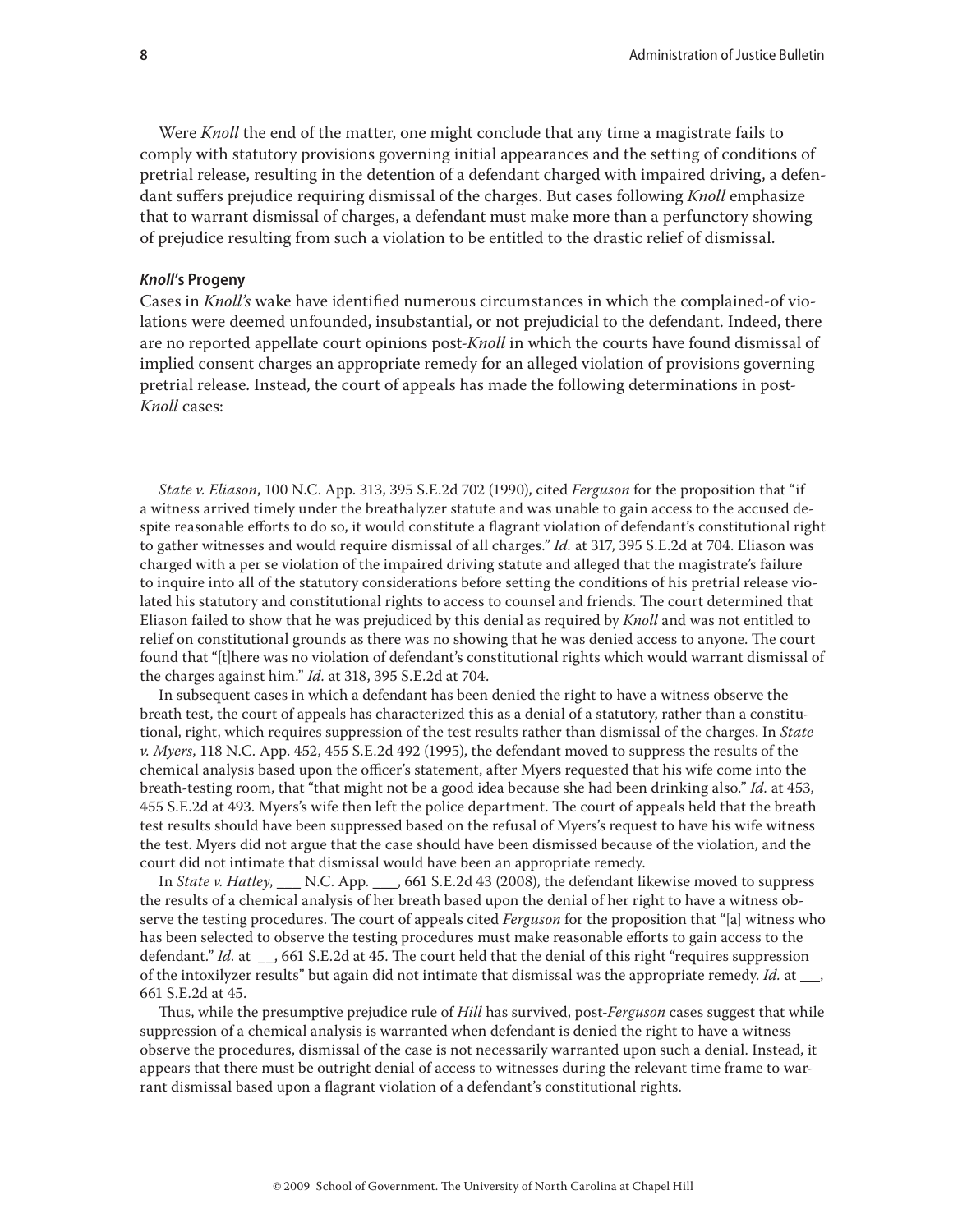- Dismissal was not warranted based upon the defendant's allegation that law enforcement officials refused to take him to the hospital for additional testing or to withdraw blood for later testing. The alleged refusal did not violate the defendant's statutory rights under G.S. 20-139.1 or his constitutional right to due process. Law enforcement officials met their statutory and constitutional obligations by providing the defendant access to a telephone and by allowing access to the defendant for purposes of conducting an initial test.<sup>37</sup>
- The defendant was not entitled to dismissal of charges based upon the magistrate's failure to inquire into every statutorily enumerated factor relevant to setting conditions of pretrial release where he failed to show that consideration of other factors would have required different conditions of release.38
- To warrant dismissal, a defendant must prove that he or she was denied access to witnesses and friends during the crucial period during which exculpatory evidence could have been gathered.39
- Suppression of evidence regarding field sobriety tests and dismissal of appreciable impairment theory cured any prejudice resulting from denial of the defendant's request to allow a witness to observe field sobriety tests. The defendant was not entitled to have charges under the per se prong of G.S. 20-138.1 dismissed.<sup>40</sup>
- Substantial violation of the defendant's right to pretrial release does not establish basis for dismissal of charges when she was not denied access to family and friends while in jail. Defendant, who was unlawfully detained, saw her friends at the jail but did not ask to speak to them.<sup>41</sup>

Juxtaposing *Knoll* and the latest case of its progeny, *State v. Labinski*, 42 reveals the heightened evidentiary standard applied by the appellate courts post-*Knoll* to defendants' claims that they have suffered irreparable prejudice arising from an unlawful detention. In *Labinski*, the defendant was arrested for impaired driving and taken to the jail for a breath test. On the way to the jail, Labinski sent a text message to her friend Brian Anderson to let him know she was in trouble. The officer who administered the breath test notified Labinski of her rights, including her right to have a witness present. Labinski did not call anyone. She submitted to the chemical analysis of her breath at 3 a.m., which revealed a breath alcohol concentration of 0.08.

Around the time Labinski was performing her breath test, four of her friends, including Anderson, arrived at the jail. Labinski saw her friends while she was walking with the officer from the breath-testing room to the magistrate's office, but she did not ask to speak with them, and they did not ask to speak to her. Labinski appeared before the magistrate at 3:25 a.m. The magistrate set a \$500 secured bond and conditioned Labinski's release upon release to a sober, responsible adult or would release her either when she had a breath alcohol concentration of 0.05 or at 9 a.m.

Labinski was logged into the jail at 3:47 a.m. She was placed in an interview room with a phone and given a list of bail bondsmen. A detention officer allowed Labinski to retrieve telephone numbers from her mobile phone, and she called three of her friends who were already at

<sup>37.</sup> State v. Bumgarner, 97 N.C. App. 567, 389 S.E.2d 425 (1990).

<sup>38.</sup> State v. Haas, 131 N.C. App. 113, 505 S.E.2d 311 (1998); *Eliason,* 100 N.C. App. 313, 395 S.E.2d 702.

<sup>39.</sup> State v. Ham, 105 N.C. App. 658, 414 S.E.2d 577 (1992).

<sup>40.</sup> State v. Rasmussen, 158 N.C. App. 544, 582 S.E.2d 44 (2003).

<sup>41.</sup> State v. Labinski, 188 N.C. App. 120, 654 S.E.2d 740 (2008).

<sup>42. 188</sup> N.C. App. 120, 654 S.E.2d 740 (2008).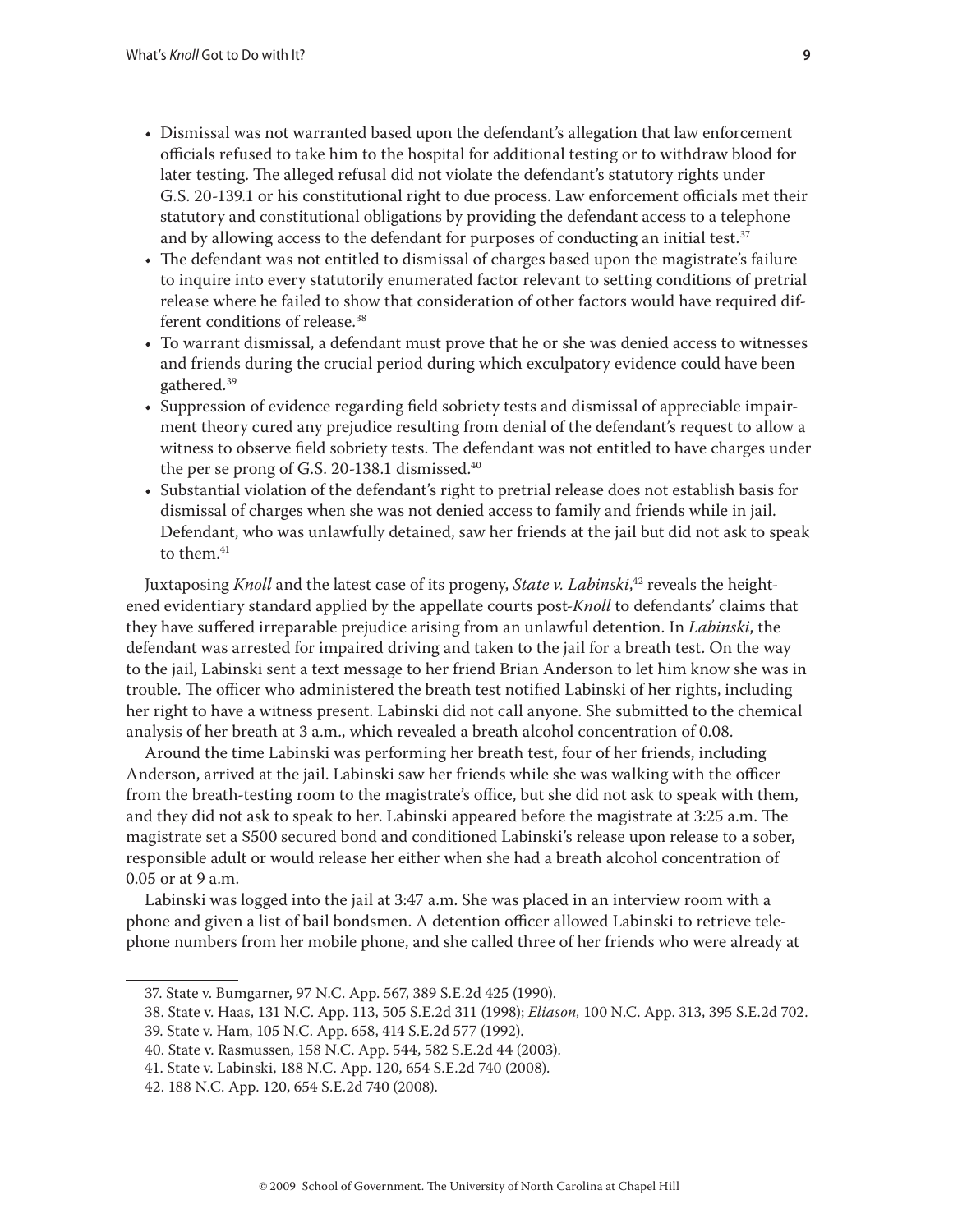the jail. She did not call a bail bondsman. Ultimately, a bail bondsman contacted by one of her friends posted bond for her release. At 5:02 a.m. she was released to the bail bondsman and one of her friends who had been waiting at the jail.

Labinski moved to dismiss the impaired driving charges based upon violation of her right to timely pretrial release and thus, access to family and friends. Labinski contended that the magistrate violated G.S. 15A-534.2 by ordering her detained without considering whether she was so intoxicated that she posed a danger to herself or others. She also argued that the magistrate required a secured bond without making the findings required by G.S. 15A-534(b) and considering the factors listed in G.S. 15A-534(c). Labinski alleged that the magistrate's failure to grant her timely pretrial release and access to friends and family resulted in the loss of evidence, which prejudiced her defense to the impaired driving charges. She asserted that, under *Knoll*, the appropriate remedy for the violation was dismissal of the charges.

In considering Labinski's appeal, the court noted that a noncapital defendant generally has the right to pretrial release. Citing *Knoll*, the court explained that if statutory provisions governing conditions of pretrial release in an impaired driving case are violated and the defendant can show irreparable prejudice directly resulting from a lost opportunity to gather evidence in her behalf by having family and friends observe her and form opinions about her condition after her arrest and to prepare a case in her own defense, the charges must be dismissed.

The court recognized the magistrate's authority under G.S. 15A-534.2 to hold Labinski in custody if he found clear and convincing evidence that her impairment presented a danger, if she was released, of physical injury to herself or others or damage to property. The trial court found that "based on [the magistrate's] opinion that anyone charged with driving while impaired who blows a 0.08 or above on the Intoxilyzer 5000 would possibly hurt himself or someone else, [the magistrate] set the defendant's bond at \$500 secured."43 The court of appeals held that this finding was not supported by the evidence. The magistrate did not testify regarding his reason for setting a \$500 secured bond but said he required that Labinski be released to a sober, responsible adult "'[b]ecause that's what the statute requires me to do.'"44 The magistrate did not testify that he had any concern about Labinski hurting herself or anyone else or to having an opinion regarding her behavior based on a particular alcohol concentration alone. Indeed, the magistrate stated that Labinski was polite and cooperative. Thus the court concluded that the magistrate substantially violated Labinski's right to pretrial release by ordering her held without evidence that her impairment presented a danger to herself or others or of damage to property.

The court then considered whether Labinski suffered irreparable prejudice resulting from the statutory violation. Labinski alleged that her commitment to jail under improper release conditions prevented her friends from observing her physical and mental condition during the time period crucial to her defense. The court concluded, however, that even though Labinski was not timely released from detention, she was not denied access to friends and family such that she lost the opportunity to gather evidence in her behalf. The court noted that Labinski was informed of her right to have a witness present for the breath test and that she did not request a witness, even though four of her friends were at the jail and could have witnessed the test. The court further noted that these friends were at the jail by the time Labinski left the breath-testing room and remained there until she was released. The court reported that Labinski could see her friends and they could see her but that she did not ask to speak to them or that they be permitted

<sup>43.</sup> *Id.* at 124, 654 S.E.2d at 743.

<sup>44.</sup> *Id.* at 126, 654 S.E.2d at 744.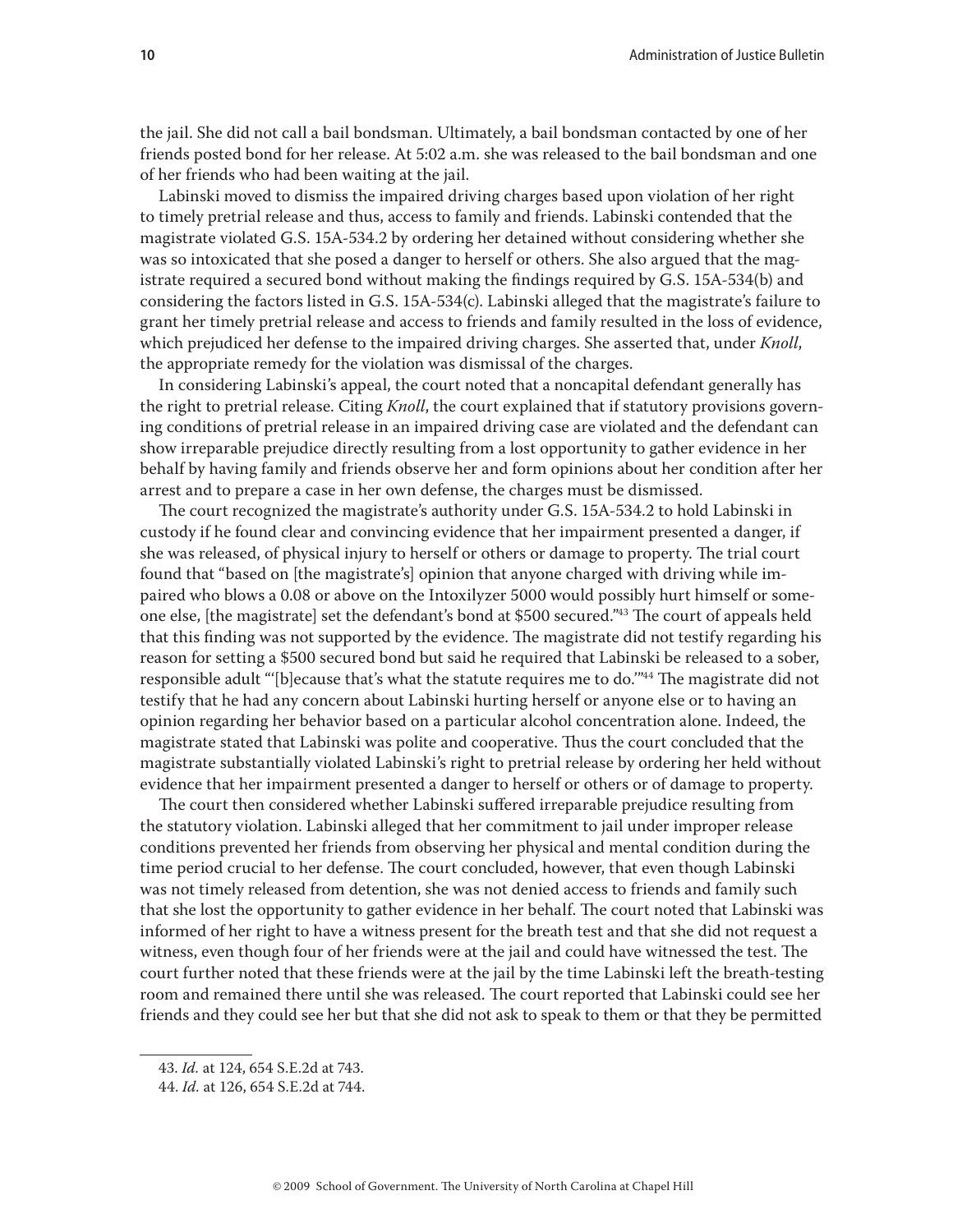to come to her. Finally, the court noted that Labinski had access to a telephone and made several phone calls.

In *Knoll*, the court determined that the detention of Warren, like that of Labinski, amounted to a statutory violation. Warren's friends, like Labinski's, came to the jail notwithstanding his unlawful detention. And Warren spoke to one of his friends in person, while Labinski only saw her friends. When another of Warren's friends was informed that Warren could not be released to him, the friend did not ask to see Warren. The *Knoll* court found prejudice, but the *Labinski* court did not, reasoning in part that Labinski did not ask to speak to her friends, nor they to her. *Knoll's* progeny, including *Labinski*, demonstrate that despite the curious circumstances in *Knoll*, prejudice will not be automatically—or even readily—inferred from a statutory violation, even one that results in the defendant's unlawful detention.

## **Procedural Requirements Enacted in 2006**

As previously noted, the Motor Vehicle Driver Protection Act of 2006 includes several procedural requirements designed to ensure that defendants in impaired driving cases are detained when appropriate and that detained defendants are not denied access to witnesses.

#### **Impaired Driving Holds**

Among the new provisions is G.S. 20-38.4, which requires a magistrate, upon finding probable cause for an implied consent offense, to consider whether the defendant "is impaired to the extent that the provisions of G.S. 15A-534.2 should be imposed." G.S. 15A-534.2 applies to initial appearances for *offenses involving impaired driving*. These offenses are as follows:

- 1. Impaired driving (G.S. 20-138.1)
- 2. Habitual impaired driving (G.S. 20-138.5)
- 3. Impaired driving in a commercial vehicle
- 4. Death by vehicle based upon impaired driving (G.S. 20-141.4)
- 5. First- or second-degree murder under G.S. 14-17 based on impaired driving
- 6. Involuntary manslaughter under G.S. 14-18 based on impaired driving
- 7. Substantially similar offenses committed in another state or jurisdiction

If a magistrate conducting an initial appearance for an offense involving impaired driving finds clear and convincing evidence that the impairment of the defendant's physical or mental faculties presents a danger, if the defendant is released, of physical injury to the defendant or others or damage to property, the magistrate must order that the defendant be held in custody. Such detentions commonly are referred to as "impaired driving holds." A magistrate ordering such a detention must inform the defendant that he or she will be held in custody until (a) the magistrate determines that the defendant's physical and mental faculties are no longer impaired to the extent that the defendant presents a danger of physical injury to himself, herself, or others, or of damage to property if released or (b) a sober, responsible adult is willing and able to assume responsibility for the defendant until the defendant's physical and mental faculties are no longer impaired. A magistrate who orders a defendant detained pursuant to these provisions must also determine the appropriate conditions for pretrial release in accordance with G.S. 15A-534, which governs the setting of conditions of pretrial release generally.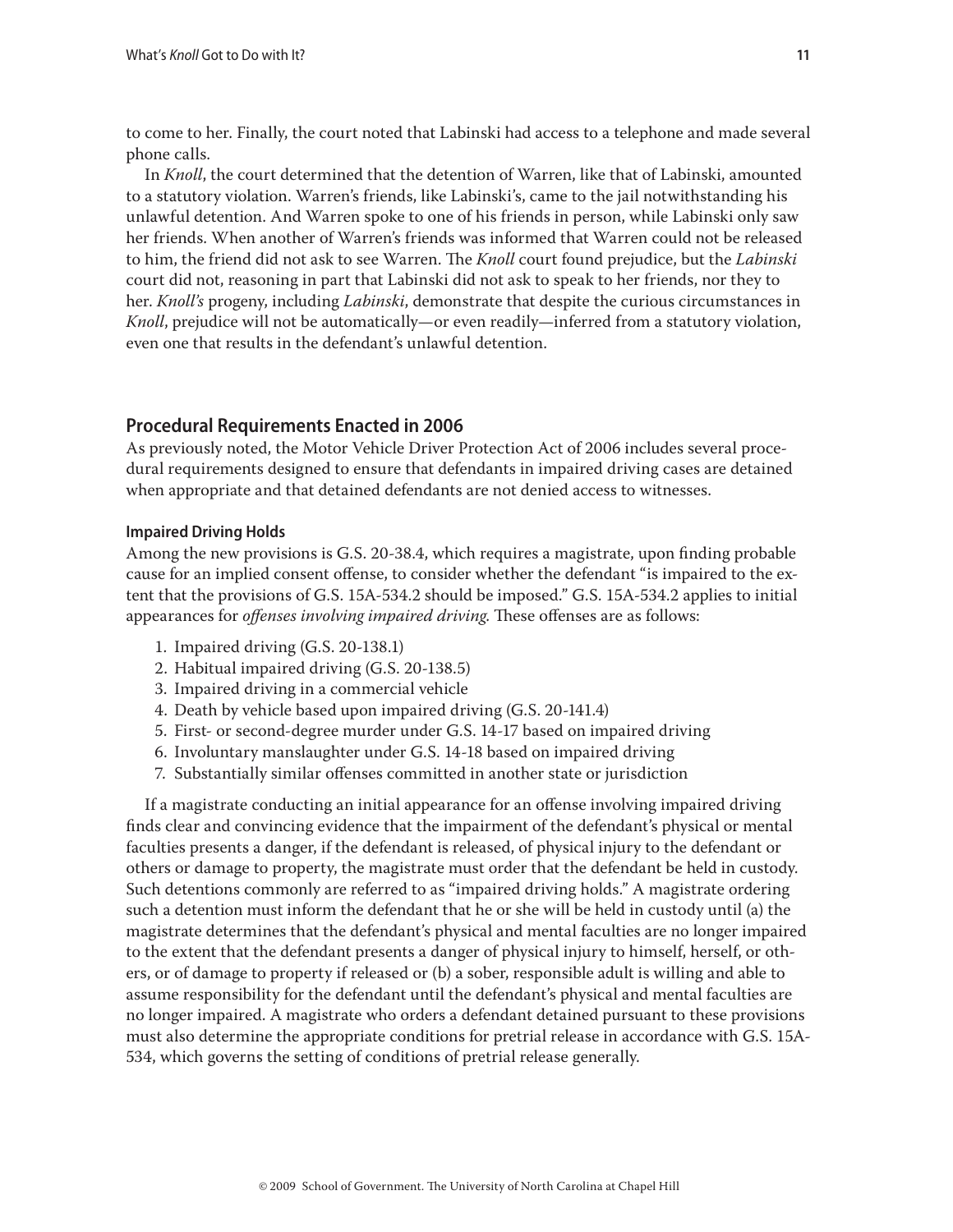A defendant subject to detention under G.S. 15A-534.2 may be denied pretrial release based upon the defendant's impairment for no longer than twenty-four hours. After twenty-four hours, a defendant held pursuant to G.S. 15A-534.2 must be released upon meeting the conditions of pretrial release imposed at the initial appearance. In determining whether a defendant subject to an impaired driver hold remains impaired, a magistrate may request the defendant to submit to periodic tests to determine his or her alcohol concentration. Approved alcohol screening devices as well as other approved chemical analysis instruments may be used for this purpose. A magistrate must determine that a defendant with an alcohol concentration of 0.05 or less is no longer impaired unless there is evidence that the defendant is still impaired from a combination of alcohol and some other impairing substance or condition.

It bears noting that G.S. 15A-534.2 itself was unchanged by the Motor Vehicle Driver Protection Act of 2006. Its statutory provisions have authorized impaired driving holds since the provisions were enacted in 1983. The significance of the 2006 legislation for impaired driving is its explicit requirement that magistrates consider whether such a hold be imposed. In addition, G.S. 20-38.4(b) requires that the Administrative Office of the Courts (AOC) adopt a form implementing its requirements. The implementing form is AOC-CR-270, which must be completed by a magistrate who detains an impaired driver pursuant to G.S. 15A-534.2. The magistrate must set forth in writing in the "Findings" section of AOC-CR-270 the reasons for the detention. When the defendant is released, the magistrate must complete the corresponding section of the form. If release is to a sober, responsible adult, that person's name must be entered on the form. The sober, responsible adult must sign the form certifying that he or she is a sober, responsible person, at least 18 years old, and is willing and able to assume responsibility for the defendant until the defendant's physical and mental faculties are no longer impaired.

In determining whether an adult who seeks to secure a defendant's release qualifies as a "sober, responsible adult," a magistrate may rely upon his or her own observations as well as reports from others.<sup>45</sup> There is no statutory or case law guidance for determining whether an adult is responsible. A magistrate making this determination might reasonably consider factors such as whether the person was a passenger in the car at the time the defendant was driving while impaired, whether the person has a driver's license, the person's criminal record, and the person's relationship to the defendant. The ultimate determination must be based upon the magistrate's exercise of reasonable discretion. In addition to being sober and responsible, an adult who assumes responsibility for an impaired defendant must be "willing and able" to do so. While a magistrate generally may base his or her determination that someone is willing to assume responsibility upon that person's request to assume custody, further inquiry may be necessary to determine the person's ability to secure the safety of the defendant and others. These determinations likewise are left to the magistrate's reasonable exercise of discretion.

The completion of AOC-CR-270, which requires a magistrate ordering an impaired driving hold to provide reasons for the detention, may reduce the risk that a defendant will be unlawfully held pursuant to G.S. 15A-534.2. The "Findings" section of the form disabuses the notion that persons who commit an offense involving impaired driving are, without additional findings, subject to detention based on impairment simply based on the finding of probable cause to believe the offense occurred. The form also makes clear that it is the magistrate, rather than the

<sup>45.</sup> *See* State v. Haas, 131 N.C. App. 113, 505 S.E.2d 311 (1998) (finding that magistrate had no duty to release defendant to the custody of an adult who was a passenger in the car driven by the defendant when officer informed magistrate that that adult was extremely intoxicated eighty minutes earlier).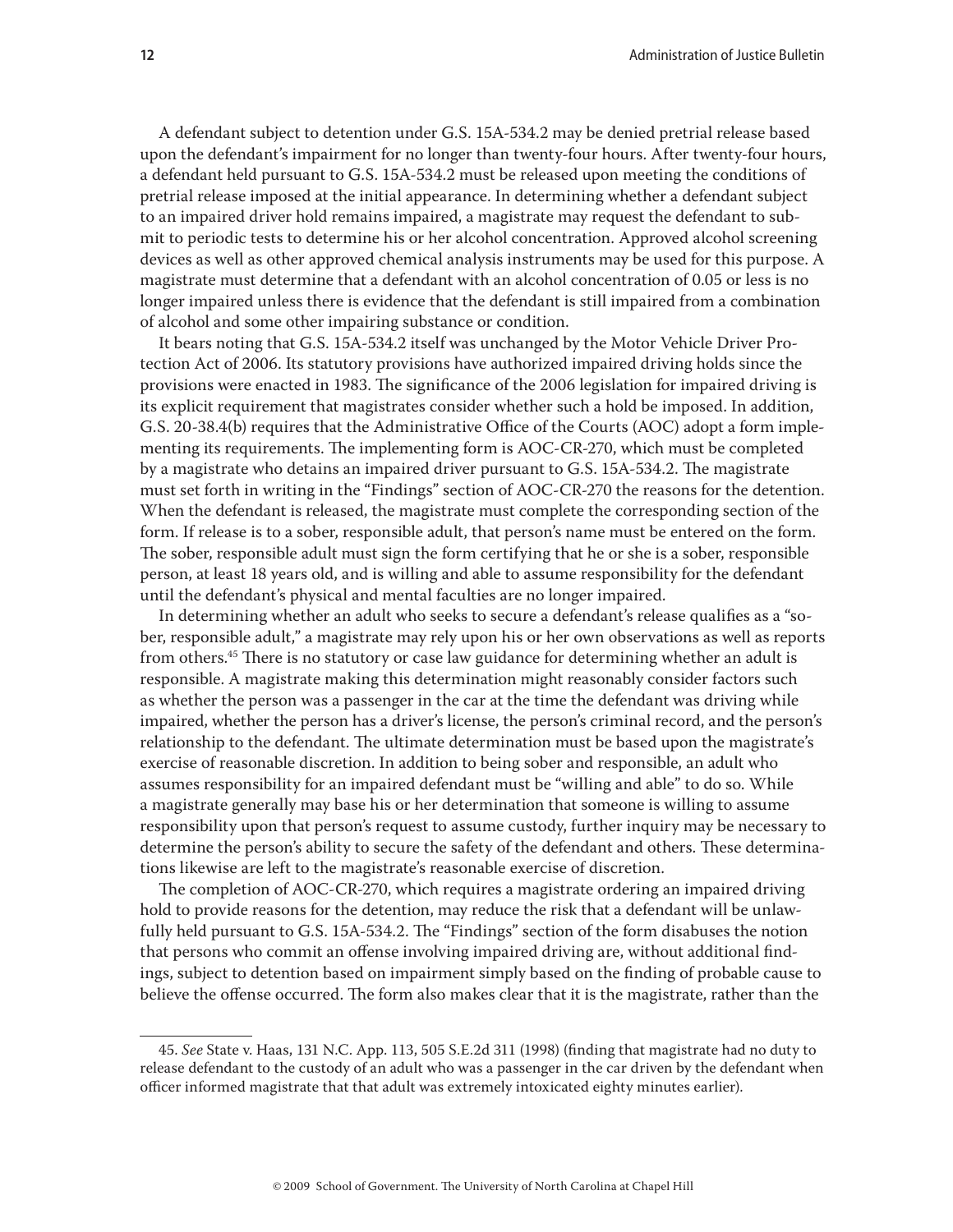jailer, who determines whether a defendant is no longer impaired such that the defendant is subject to the impaired driving hold and whether an adult meets the criteria for assuming custody of the defendant during the time the defendant is impaired.

#### **Procedures for Gaining Access to Witnesses**

In addition to enacting procedures designed to ensure that defendants charged with implied consent offenses are detained in appropriate cases involving impaired driving, the Motor Vehicle Protection Act of 2006 enacted provisions designed to ensure that defendants confined to jail are informed of the manner in which they may gain access to witnesses while detained. G.S. 20-38.4(a)(4) requires the magistrate to inform a defendant "unable to make bond" of "the established procedure to have others appear at the jail to observe his condition or to administer an additional chemical analysis if the person is unable to make bond."

The established procedures must be approved by the chief district court judge, the Department of Health and Human Services, the district attorney, and the sheriff.<sup>46</sup> County procedures vary. Guilford County's procedures are included in the appendix as an example. A magistrate who conducts an initial appearance in an implied consent case for a defendant who will be detained in jail, however briefly, must certify on form AOC-CR-271 that the magistrate has informed the defendant of the procedures to access others while in jail and that he or she has required the defendant to list all persons the defendant wishes to contact and their telephone numbers.

Some argue that the requirement that a magistrate inform a defendant charged with an implied consent offense who is "unable to make bond" of the procedures for access to witnesses while in jail does not apply to defendants subject to an impaired driving hold, but instead applies to persons detained solely because of their inability to post bond sufficient to satisfy pretrial release conditions set in G.S. 15A-534. Under this interpretation, a defendant who has posted bond but is held based upon his or her impairment is not entitled to the notice. This reading of the statute is problematic for several reasons. First, a defendant subject to an impaired driving hold could be described as "unable to make bond" given that the posting of bond will not secure the defendant's release. Moreover, interpreting G.S. 20-38.4(a)(4) as requiring notice to all defendants charged with implied consent offenses who are detained better aligns it with the task force goal of "prevent[ing] dismissals related to delays in processing and by the defendant's lack of access to witnesses."47 Informing all defendants about how to access witnesses and health care professionals in jail serves to counter any argument that a defendant was prejudiced by his or her detention.

The magistrate must complete AOC-CR-271 and provide the defendant, along with that form, a copy of written local procedures explaining how the defendant may contact others and how others can observe the defendant at the jail and administer an additional chemical analysis. The magistrate also must require a defendant unable to make bond to list on form AOC-CR-271 names and telephone numbers for anyone the defendant wishes to contact. If the defendant returns the AOC-CR-271, the magistrate must note the return and place a copy of the form in the case file. If the defendant does not return the form, the magistrate must note in the space provided on a separate AOC-CR-271 that the defendant failed to return the form. The magistrate must place the form on which this notation is made in the file.

<sup>46.</sup> G.S. 20-38.5(a)(3).

<sup>47.</sup> Task Force Report, *supra* note 3, at 21.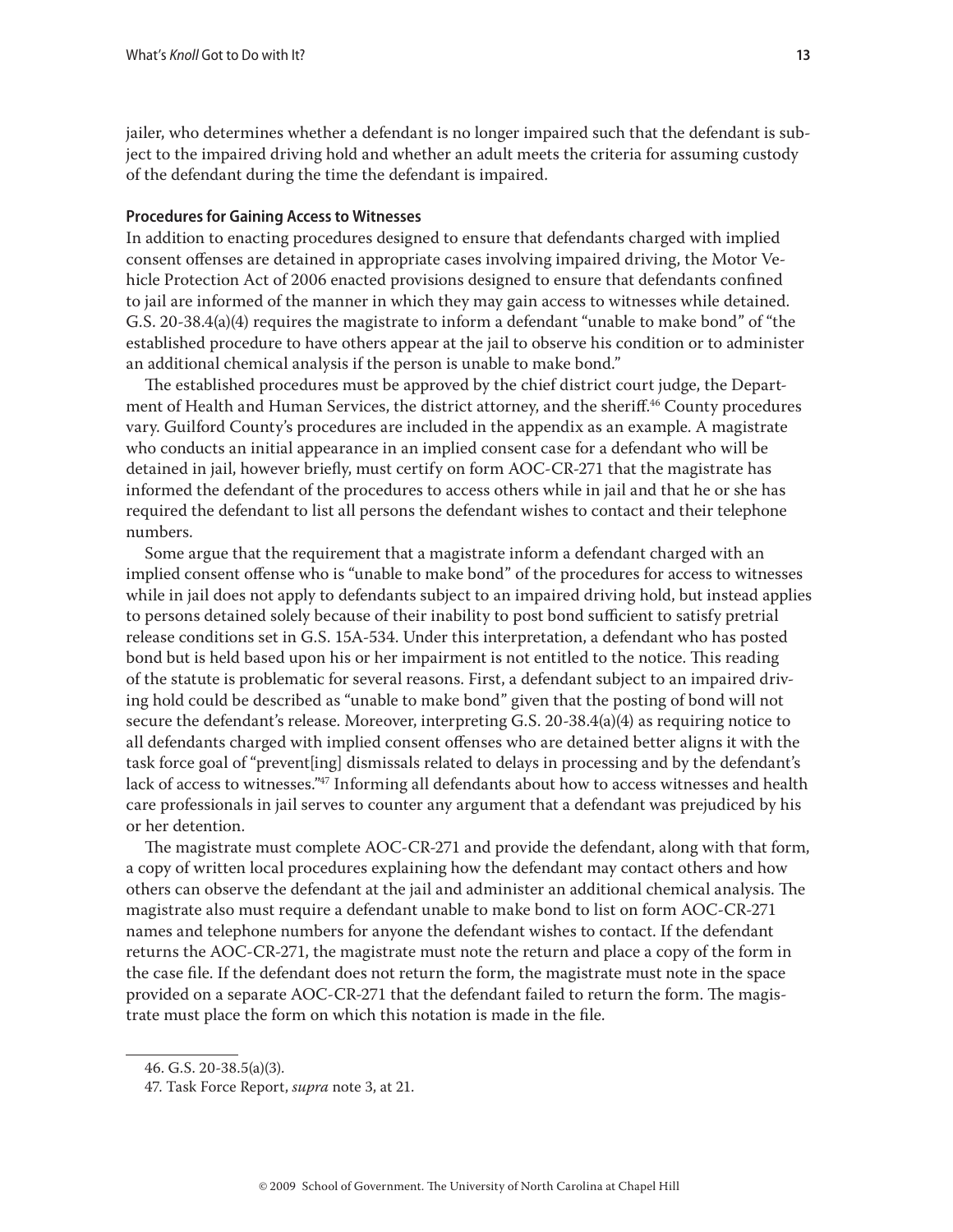#### **New Procedures and** *Knoll*

North Carolina's appellate courts have not ruled on the merits of any appeals from *Knoll* motions in cases governed by the 2006 procedures, which became effective December 1, 2006. Indeed, compliance with the amended procedural requirements may render *Knoll* motions obsolete, since a defendant seeking dismissal under *Knoll* must demonstrate a substantial statutory violation, and the requirement that a magistrate consider whether an impaired driving hold should be imposed and make written findings supporting that determination reduces the likelihood a defendant will be detained when the detainment is not statutorily authorized. In addition, to warrant dismissal of the charges, a defendant must demonstrate prejudice resulting from the violation. It will be difficult for a defendant to meet this burden if he or she is informed of the procedures for gaining access to witnesses but fails to avail him- or herself of the available access.

# **Procedures Governing Consideration of** *Knoll* **Motions in District and Superior Court Motion to Dismiss**

#### *District court*

A defendant seeking dismissal of implied consent charges in district court must move for dismissal before trial begins unless the defendant can establish that the motion is based upon facts not previously known that are discovered during the trial.<sup>48</sup> Given that *Knoll* motions are premised upon the denial of access to witnesses, it seems unlikely that such motions ever will be founded on facts unknown to the defendant before trial. There is no requirement that such motions be made in writing in district court.<sup>49</sup>

#### *Superior court*

In superior court, a defendant may file a motion to dismiss based upon a denial of constitutional rights prior to trial<sup>50</sup> but is not required to do so.<sup>51</sup> Motions made pretrial in superior court must be filed in writing, but motions made during trial may be oral.<sup>52</sup> A defendant may file a motion to dismiss upon trial de novo in superior court regardless of whether the defendant filed such a motion in district court.<sup>53</sup> A defendant whose motion to dismiss is denied by the district court may again move to dismiss upon trial de novo in superior court.<sup>54</sup>

<sup>48.</sup> G.S. 20-38.6(a).

<sup>49.</sup> The procedures governing motions to dismiss charges and suppress evidence in implied consent cases in district court are discussed in detail in Shea Riggsbee Denning, "Motions Procedures in Implied Consent Cases after *State v. Fowler* and *State v. Palmer,*" *Administration of Justice Bulletin* No. 2009/06 (December 2009), http://www.sog.unc.edu/programs/crimlaw/Motions%20Procedures%20Fowler %20Palmer.pdf.

<sup>50.</sup> *See* G.S. 15A-952.

<sup>51.</sup> G.S. 15A-954(a), (c). 52. *See* G.S. 15A-951. 53. G.S. 15A-953.

<sup>54.</sup> *Id*.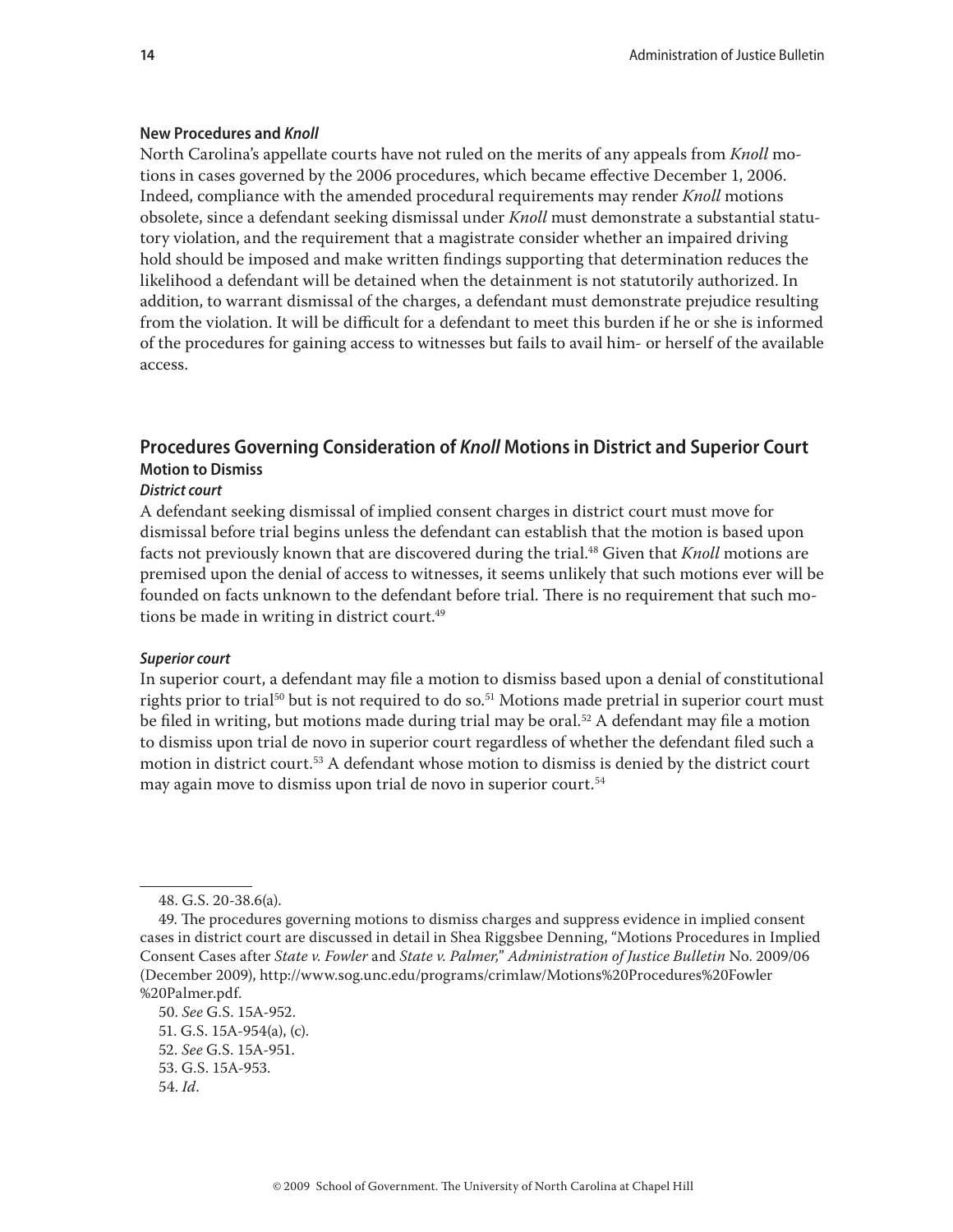#### **Motion Hearings**

A defendant who makes a timely motion for dismissal in district or superior court must be heard on the motion. The court is not required, however, to conduct a full evidentiary hearing unless the defendant has sufficiently alleged a denial of constitutional or statutory rights.<sup>55</sup> The court may summarily deny a motion to dismiss that contains only conjectural and conclusory allegations of possible constitutional or statutory violations or of prejudice resulting therefrom.56

A defendant who files a motion to dismiss for denial of access to witnesses bears both the burden of producing evidence in support of the motion and establishing the violation and resulting prejudice.57 The dismissal of charges on this basis is "drastic relief" that "should be granted sparingly.<sup>"58</sup> A district or superior court hearing such a motion may summarily rule on the motion if the defendant fails to produce sufficient evidence to warrant an evidentiary hearing. If an evidentiary hearing is required, the court must conduct a hearing at which testimony is provided under oath.59 A superior court must issue a final written ruling on the motion, containing findings of fact and conclusions of law, $^{60}$  while a district court must issue a written preliminary determination containing findings of fact and conclusions of law and indicating how the court intends to rule on the motion.<sup>61</sup> The State may appeal a district court's preliminary determination granting a motion to dismiss to superior court<sup>62</sup> and may appeal to the court of appeals a superior court order dismissing charges based upon denial of access to family and friends.<sup>63</sup>

# **Conclusion**

*Knoll* and its progeny permit the dismissal of impaired driving charges only in extraordinary cases. To succeed in establishing a basis for the dismissal of charges, a defendant charged with driving while impaired under the per se prong of G.S. 20-138.1 must show not only a constitutional or substantial statutory violation, but also must establish that the defendant was prejudiced by the violation. Appellate court opinions following *Knoll* reveal that establishing prejudice is a high hurdle for the defense. Magistrates' compliance with implied consent procedures enacted in 2006 further reduces the likelihood that a defendant will successfully establish a basis for relief on these grounds. These procedures are designed to ensure that defendants are detained only as authorized by statute and, furthermore, that when defendants are detained, they are informed about how to gain access to witnesses while in custody and are afforded such access pursuant to established and agreed-upon methods.

<sup>55.</sup> *See* State v. Spicer, 299 N.C. 309, 261 S.E.2d 893 (1980).

<sup>56.</sup> *See* State v. Goldman, 311 N.C. 338, 317 S.E.2d 361 (1984).

<sup>57.</sup> *See* G.S. 15A-951; State v. Williams, 362 N.C. 628, 669 S.E.2d 290 (2008).

<sup>58.</sup> *Williams*, 362 N.C. at 634, 669 S.E.2d at 295 (internal citations omitted).

<sup>59.</sup> G.S. 20-38.6(e); *see* State v. Lewis, 147 N.C. App. 274, 279, 555 S.E.2d 348, 351 (2001).

<sup>60.</sup> *Lewis*, 147 N.C. App. at 277, 555 S.E.2d at 351 ("When a defendant alleges he has been denied his right to communicate with counsel, family, and friends, the trial court must conduct a hearing on defendant's motion to dismiss and make findings and conclusions.").

<sup>61.</sup> *See* G.S. 20-38.6(f).

<sup>62.</sup> *See* G.S. 20-38.7(a).

<sup>63.</sup> G.S. 15A-1445(a)(1).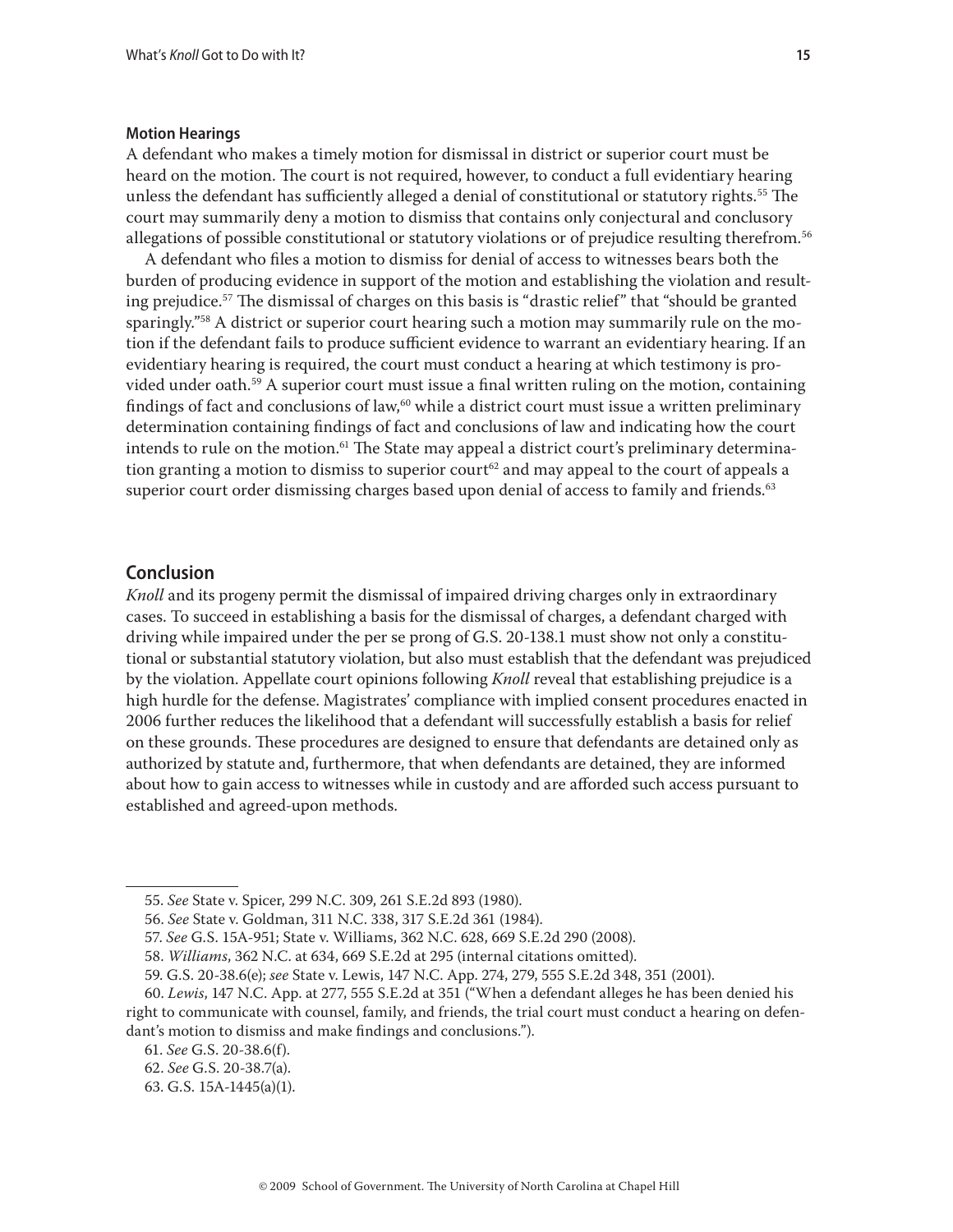# **Appendix AOC-CR-270**

| <b>STATE OF NORTH CAROLINA</b>                                                                                                                                                                                                          |                 |                                                                               | File No.                                                                                                                                                                                                                     |  |  |  |
|-----------------------------------------------------------------------------------------------------------------------------------------------------------------------------------------------------------------------------------------|-----------------|-------------------------------------------------------------------------------|------------------------------------------------------------------------------------------------------------------------------------------------------------------------------------------------------------------------------|--|--|--|
|                                                                                                                                                                                                                                         | County          | In The General Court Of Justice<br>$\Box$ Superior Court Division<br>District |                                                                                                                                                                                                                              |  |  |  |
| <b>STATE VERSUS</b><br>Name Of Defendant                                                                                                                                                                                                |                 |                                                                               |                                                                                                                                                                                                                              |  |  |  |
|                                                                                                                                                                                                                                         |                 |                                                                               | <b>DETENTION OF IMPAIRED DRIVER</b>                                                                                                                                                                                          |  |  |  |
| Date Of Birth                                                                                                                                                                                                                           |                 |                                                                               | G.S. 15A-534.2                                                                                                                                                                                                               |  |  |  |
|                                                                                                                                                                                                                                         |                 | <b>FINDINGS</b>                                                               |                                                                                                                                                                                                                              |  |  |  |
| convincing evidence:                                                                                                                                                                                                                    |                 |                                                                               | The undersigned judicial official conducting an initial appearance for the defendant named above finds the following by clear and                                                                                            |  |  |  |
| 1. The defendant has been charged with an offense involving impaired driving as defined in G.S. 20-4.01(24a).                                                                                                                           |                 |                                                                               |                                                                                                                                                                                                                              |  |  |  |
| the defendant is released, of physical injury to the defendant or others or damage to property in that (specify reasons):                                                                                                               |                 |                                                                               | 2. At the time of the defendant's initial appearance, the impairment of the defendant's physical or mental faculties presents a danger, if                                                                                   |  |  |  |
|                                                                                                                                                                                                                                         |                 |                                                                               |                                                                                                                                                                                                                              |  |  |  |
|                                                                                                                                                                                                                                         |                 | <b>DETENTION ORDER</b>                                                        |                                                                                                                                                                                                                              |  |  |  |
| until an appropriate judicial official determines that                                                                                                                                                                                  |                 |                                                                               | Based upon the foregoing findings, the undersigned judicial official ORDERS that the defendant be detained in the custody of the Sheriff                                                                                     |  |  |  |
| injury to the defendant or others or of damage to property if the defendant is released or                                                                                                                                              |                 |                                                                               | 1. the defendant's physical and mental faculties are no longer impaired to the extent that the defendant presents a danger of physical                                                                                       |  |  |  |
| faculties are no longer impaired.                                                                                                                                                                                                       |                 |                                                                               | 2. a sober, responsible adult is willing and able to assume responsibility for the defendant until the defendant's physical and mental                                                                                       |  |  |  |
| The period of detention under this Order shall not exceed twenty-four (24) hours.                                                                                                                                                       |                 |                                                                               |                                                                                                                                                                                                                              |  |  |  |
| Time                                                                                                                                                                                                                                    | J AM<br>PM      | Magistrate                                                                    | Clerk Of Superior Court                                                                                                                                                                                                      |  |  |  |
| Signature Of Judicial Official                                                                                                                                                                                                          |                 | Deputy CSC<br><b>Assistant CSC</b>                                            | <b>District Court Judge</b><br><b>Superior Court Judge</b>                                                                                                                                                                   |  |  |  |
|                                                                                                                                                                                                                                         |                 | <b>RELEASE FROM DETENTION ORDER</b>                                           |                                                                                                                                                                                                                              |  |  |  |
| The undersigned judicial official ORDERS that the defendant be released from the detention order entered above because                                                                                                                  |                 |                                                                               |                                                                                                                                                                                                                              |  |  |  |
| physical injury to the defendant or others or of damage to property if the defendant is released.                                                                                                                                       |                 |                                                                               | 1. the defendant's physical and mental faculties are no longer impaired to the extent that the defendant presents a danger of                                                                                                |  |  |  |
| 2.                                                                                                                                                                                                                                      |                 |                                                                               | (name), a sober, responsible adult, has indicated by signing below that he/she is willing<br>and able to assume responsibility for the defendant until the defendant's physical and mental faculties are no longer impaired. |  |  |  |
| 3. the period of detention has reached twenty-four (24) hours.                                                                                                                                                                          |                 |                                                                               |                                                                                                                                                                                                                              |  |  |  |
| responsibility for the defendant until the defendant's physical or mental faculties are no longer impaired.                                                                                                                             |                 |                                                                               | By signing immediately below, I certify that I am a sober, responsible person, age 18 or older, who is willing and able to assume                                                                                            |  |  |  |
|                                                                                                                                                                                                                                         |                 | Signature Of Sober Responsible Adult                                          |                                                                                                                                                                                                                              |  |  |  |
| The conditions, if any, of the defendant's pretrial release are contained on form AOC-CR-200.                                                                                                                                           |                 |                                                                               |                                                                                                                                                                                                                              |  |  |  |
| Time                                                                                                                                                                                                                                    | PM<br>$\Box$ AM | Magistrate                                                                    | Clerk Of Superior Court                                                                                                                                                                                                      |  |  |  |
|                                                                                                                                                                                                                                         |                 | Deputy CSC                                                                    | <b>District Court Judge</b>                                                                                                                                                                                                  |  |  |  |
|                                                                                                                                                                                                                                         |                 | Assistant CSC                                                                 | <b>Superior Court Judge</b>                                                                                                                                                                                                  |  |  |  |
| Signature Of Judicial Official<br>"If there is a finding of probable cause, the magistrate shall consider whether the person is impaired to the extent that the<br>provisions of G.S. 15A-534.2 should be imposed." G.S. 20-38.4(a)(3). |                 |                                                                               |                                                                                                                                                                                                                              |  |  |  |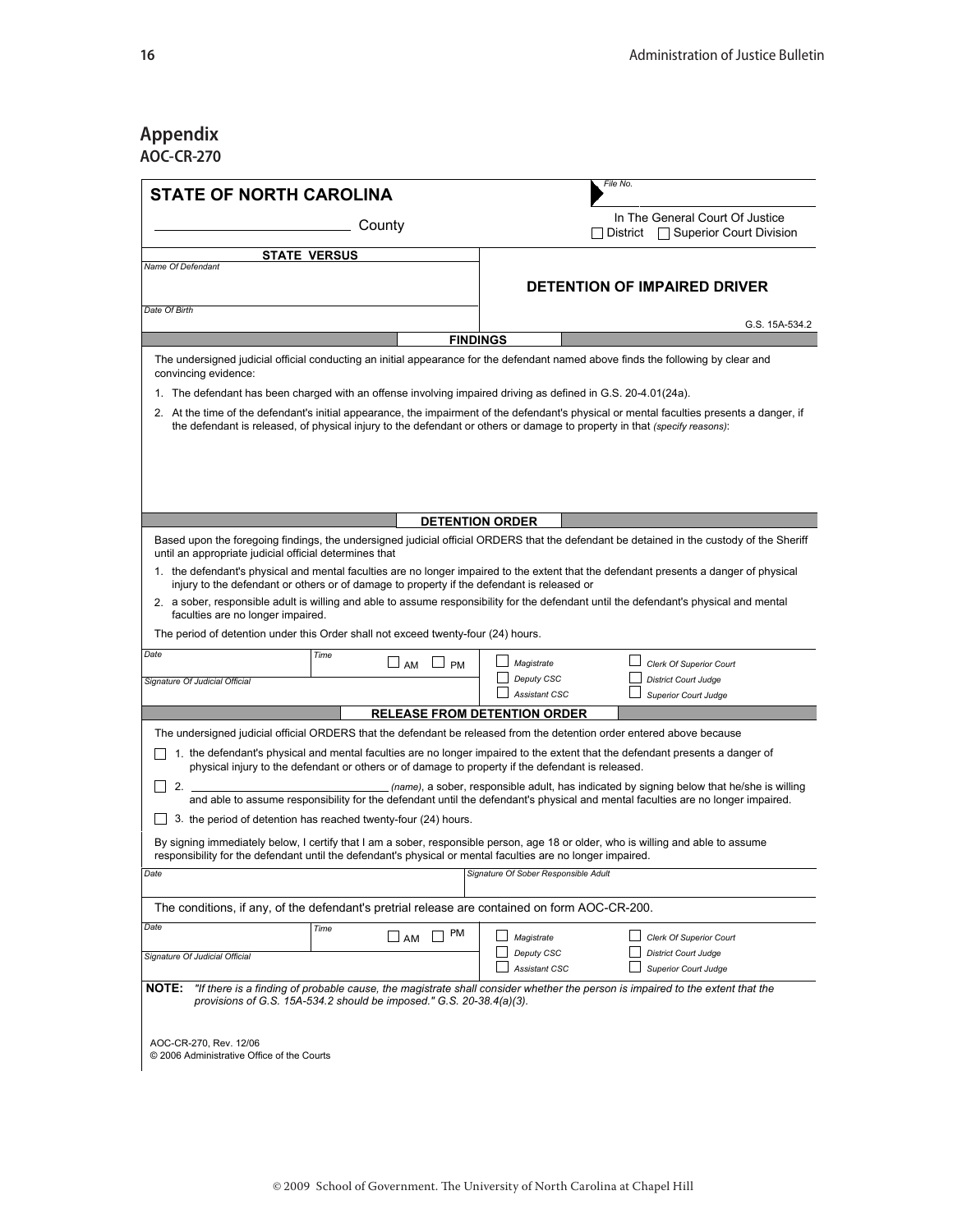**AOC-CR-271**

|              |                                                                                                                                                                                                                                                                                                                                                                                                                                                                                           |      |                  |                  |                              |            |            | In The General Court Of Justice                       |
|--------------|-------------------------------------------------------------------------------------------------------------------------------------------------------------------------------------------------------------------------------------------------------------------------------------------------------------------------------------------------------------------------------------------------------------------------------------------------------------------------------------------|------|------------------|------------------|------------------------------|------------|------------|-------------------------------------------------------|
| County       |                                                                                                                                                                                                                                                                                                                                                                                                                                                                                           |      |                  |                  | Before The Magistrate        |            |            |                                                       |
|              | <b>STATE VERSUS</b>                                                                                                                                                                                                                                                                                                                                                                                                                                                                       |      |                  |                  |                              |            |            |                                                       |
|              | Name Of Defendant                                                                                                                                                                                                                                                                                                                                                                                                                                                                         |      |                  |                  |                              |            |            | <b>IMPLIED CONSENT OFFENSE NOTICE</b><br>G.S. 20-38.4 |
|              |                                                                                                                                                                                                                                                                                                                                                                                                                                                                                           |      |                  |                  | <b>OBSERVATION PROCEDURE</b> |            |            |                                                       |
|              | TO THE DEFENDANT:                                                                                                                                                                                                                                                                                                                                                                                                                                                                         |      |                  |                  |                              |            |            |                                                       |
|              | The established local procedure to contact other persons and have other persons appear at the jail to observe your condition or<br>administer an additional chemical analysis to you is provided in writing with this form and incorporated into this form by<br>reference. You are hereby notified of this procedure.                                                                                                                                                                    |      |                  |                  |                              |            |            |                                                       |
|              |                                                                                                                                                                                                                                                                                                                                                                                                                                                                                           |      |                  |                  | <b>CONTACT PERSONS</b>       |            |            |                                                       |
|              | TO THE DEFENDANT:                                                                                                                                                                                                                                                                                                                                                                                                                                                                         |      |                  |                  |                              |            |            |                                                       |
|              | Pursuant to G.S. 20-38.4(a)(4), you are required to list all persons you wish to contact and their telephone numbers: (attach additional                                                                                                                                                                                                                                                                                                                                                  |      |                  |                  |                              |            |            |                                                       |
|              | sheets if necessary)                                                                                                                                                                                                                                                                                                                                                                                                                                                                      |      | Name             |                  |                              |            |            | <b>Telephone Number</b>                               |
|              |                                                                                                                                                                                                                                                                                                                                                                                                                                                                                           |      |                  |                  |                              |            |            |                                                       |
|              |                                                                                                                                                                                                                                                                                                                                                                                                                                                                                           |      |                  |                  |                              |            |            |                                                       |
|              |                                                                                                                                                                                                                                                                                                                                                                                                                                                                                           |      |                  |                  |                              |            |            |                                                       |
|              |                                                                                                                                                                                                                                                                                                                                                                                                                                                                                           |      |                  |                  |                              |            |            |                                                       |
|              | I do not wish to contact anyone.                                                                                                                                                                                                                                                                                                                                                                                                                                                          |      |                  |                  |                              |            |            |                                                       |
|              |                                                                                                                                                                                                                                                                                                                                                                                                                                                                                           |      |                  | <b>SIGNATURE</b> |                              |            |            |                                                       |
|              | By signing below, the defendant indicates that he/she has received notice of the contact and observation procedure and has listed all<br>persons that he/she wishes to contact.                                                                                                                                                                                                                                                                                                           |      |                  |                  |                              |            |            |                                                       |
| Date         |                                                                                                                                                                                                                                                                                                                                                                                                                                                                                           |      |                  |                  | Signature Of Defendant       |            |            |                                                       |
|              |                                                                                                                                                                                                                                                                                                                                                                                                                                                                                           |      |                  |                  |                              |            |            |                                                       |
|              |                                                                                                                                                                                                                                                                                                                                                                                                                                                                                           |      |                  |                  | MAGISTRATE'S CERTIFICATION   |            |            |                                                       |
|              | The undersigned magistrate certifies that pursuant to Article 24 of Chap. 15A and G.S. 20-38.4 that                                                                                                                                                                                                                                                                                                                                                                                       |      |                  |                  |                              |            |            |                                                       |
|              | 1. An initial appearance was held and the undersigned found probable cause to believe the defendant committed an implied consent<br>offense.                                                                                                                                                                                                                                                                                                                                              |      |                  |                  |                              |            |            |                                                       |
|              |                                                                                                                                                                                                                                                                                                                                                                                                                                                                                           |      |                  |                  |                              |            |            |                                                       |
|              | 2. The undersigned reviewed all alcohol screening tests, chemical analyses and testimony from law enforcement officers concerning<br>impairment and the circumstances of the arrest, and observed the defendant.                                                                                                                                                                                                                                                                          |      |                  |                  |                              |            |            |                                                       |
| 3.           | The undersigned considered whether the defendant was impaired to the extent that the provisions of G.S. 15A-534.2 should have<br>been imposed.                                                                                                                                                                                                                                                                                                                                            |      |                  |                  |                              |            |            |                                                       |
| 4.           | The undersigned informed the defendant in writing of the established procedure to have others appear at the jail to observe the<br>defendant's condition or to administer an additional chemical analysis.                                                                                                                                                                                                                                                                                |      |                  |                  |                              |            |            |                                                       |
| 5.           | The undersigned required the defendant to list all persons the defendant wishes to contact and telephone numbers on a copy of this                                                                                                                                                                                                                                                                                                                                                        |      |                  |                  |                              |            |            |                                                       |
|              | form.                                                                                                                                                                                                                                                                                                                                                                                                                                                                                     |      |                  |                  |                              |            |            |                                                       |
|              | The defendant returned this form to the undersigned at the initial appearance.<br>The defendant failed to return this form at the initial appearance.                                                                                                                                                                                                                                                                                                                                     |      |                  |                  |                              |            |            |                                                       |
|              |                                                                                                                                                                                                                                                                                                                                                                                                                                                                                           |      |                  |                  |                              |            |            |                                                       |
|              |                                                                                                                                                                                                                                                                                                                                                                                                                                                                                           | Time | AM   PM          |                  | Signature Of Magistrate      |            |            |                                                       |
| Date         | The defendant returned this form to the undersigned after the initial appearance.                                                                                                                                                                                                                                                                                                                                                                                                         |      |                  |                  |                              |            |            |                                                       |
| Date         |                                                                                                                                                                                                                                                                                                                                                                                                                                                                                           | Time |                  | Signature        |                              | Magistrate |            | <b>Assistant CSC</b>                                  |
|              |                                                                                                                                                                                                                                                                                                                                                                                                                                                                                           |      | AM <br><b>PM</b> |                  |                              |            | Deputy CSC | <b>Clerk Of Superior Court</b>                        |
|              | If a defendant charged with an implied consent offense is unable to make bond, the magistrate must (1) inform the defendant in<br>writing of the established procedure to have others appear at the jail to observe the defendant's condition or administer an<br>additional chemical analysis and (2) require the defendant to list all persons the defendant wishes to contact and their telephone<br>numbers. A copy of this form must be placed in the case file. G.S. 20-38.4(a)(4). |      |                  |                  |                              |            |            |                                                       |
| <b>NOTE:</b> |                                                                                                                                                                                                                                                                                                                                                                                                                                                                                           |      |                  |                  |                              |            |            |                                                       |